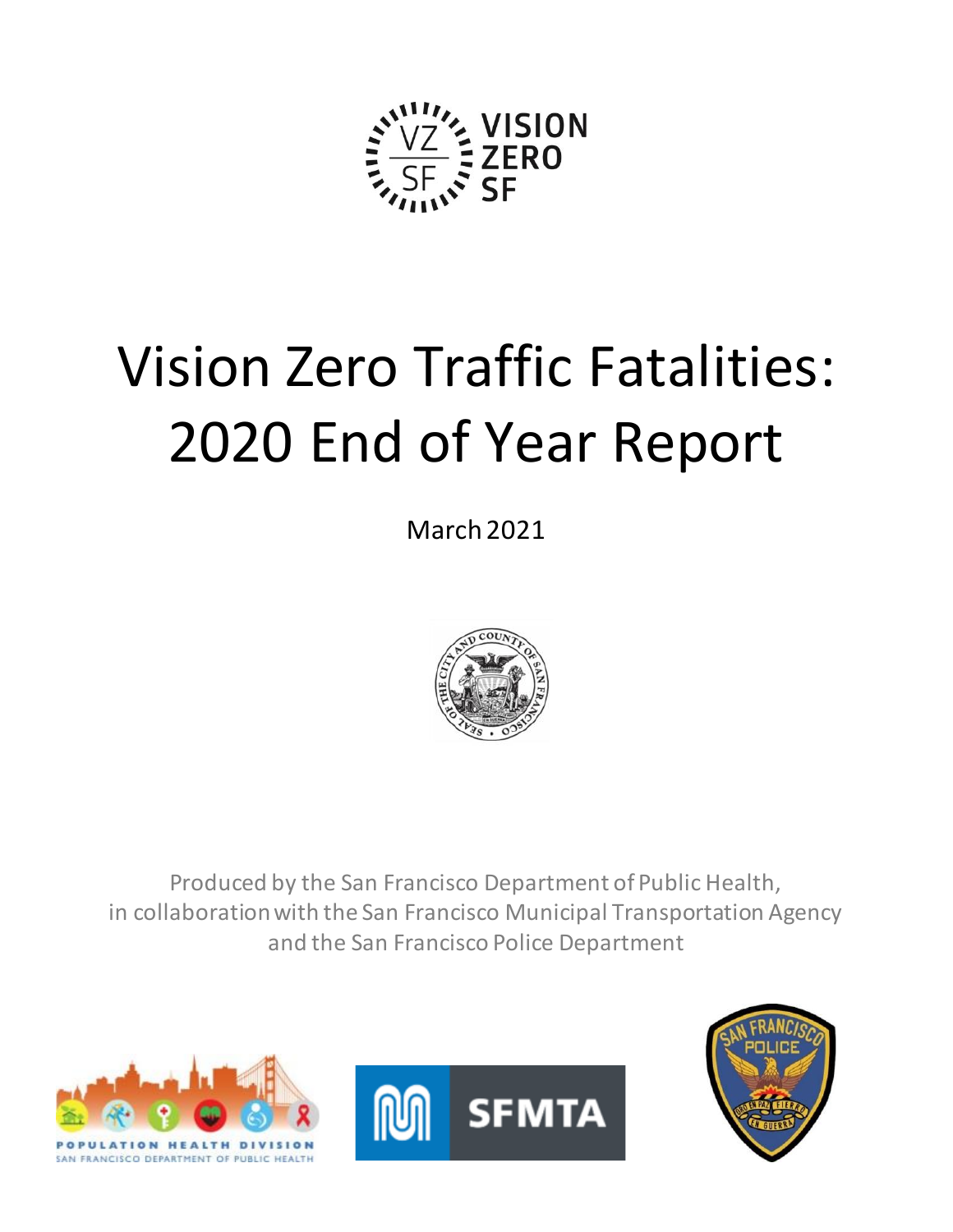

# Vision Zero Traffic Fatalities: 2020 End of Year Report

| 12                                                                                               |
|--------------------------------------------------------------------------------------------------|
|                                                                                                  |
|                                                                                                  |
|                                                                                                  |
|                                                                                                  |
| APPENDIX B - TRACKING SEPARATE FROM VISION ZERO TOTALS: FATALITIES ON FREEWAYS, AT SAN FRANCISCO |
|                                                                                                  |
|                                                                                                  |
|                                                                                                  |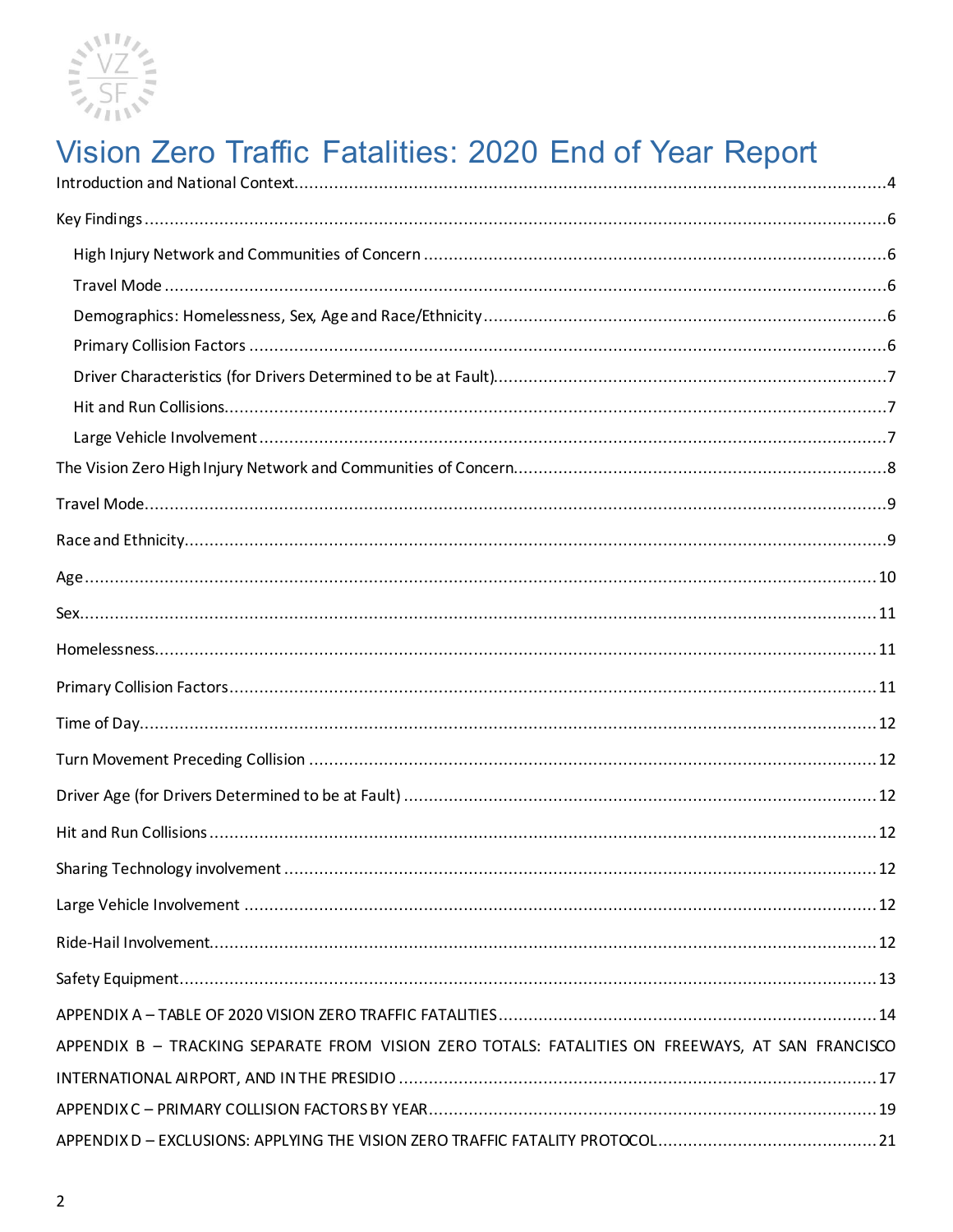

#### **Suggested APA Format Citation:**

San Francisco Department of Public Health. (2021, March). *Vision Zero Traffic Fatalities: 2020 End of Year Report*. San Francisco: Program on Health, Equity and Sustainability.

#### **Acknowledgements**

We wish to sincerely thank Kalima Collymore of the San Francisco Office of the Medical Examiner. She was instrumental in providing crucial mortality data and other valuable supplementary information needed to implement this process.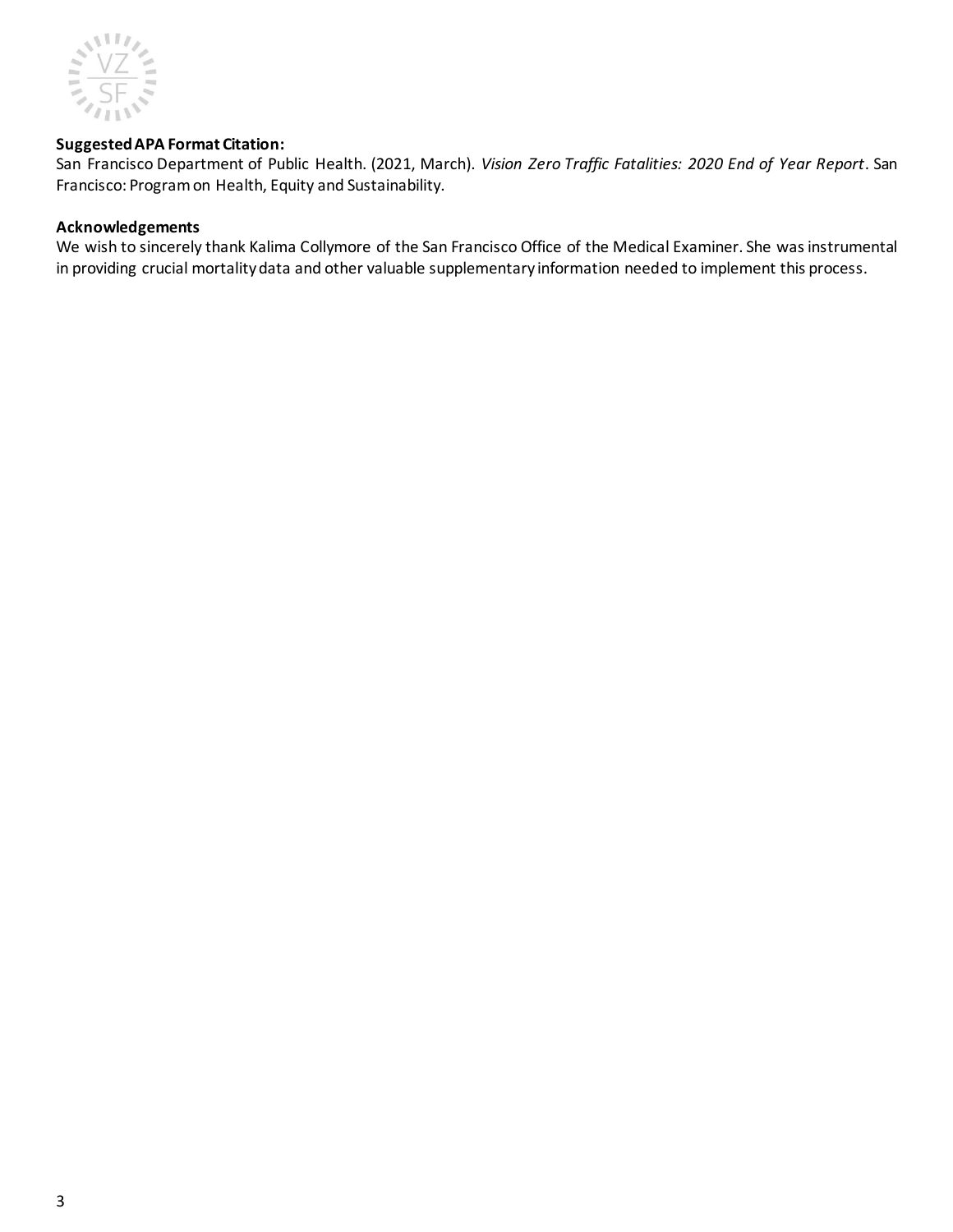

# <span id="page-3-0"></span>**Introduction and National Context**

**San Francisco saw 30 traffic-related deaths in 2020.** Thirty lives lost is unacceptable. Every death in this report represents indescribable loss suffered by an individual and the community.

**The 30 deaths in 2020 are a 3% increase since 2019, and 11% above the annual average since Vision Zero was implemented in 2014. These 30 deaths resulted from 28 traffic collisions, the same number of fatal collisions seen in 2019. San Francisco remains committed to achieving our Vision Zero goal of zero traffic deaths.** This report summarizes traffic death patterns in 2020 to inform Vision Zero initiatives to save lives. While the overall number of 2020 fatalities falls within the range observed in recent history, patterns within 2020's toll diverge from former years.

The following chart compares annual fatality data 2005 through 2020. After relatively stable numbers of traffic deaths in 2014-2016 following the adoption of Vision Zero, the number of traffic deaths in San Francisco fell notably in 2017 to 20 deaths, then rose from 2018-2020.



# **San Francisco Traffic Deaths, 2005-2020**

*NOTE: 2005-2012 deaths sourced from California Highway Patrol's Statewide Integrated Traffic Records System (SWITRS) data, restricting to San Francisco City Streets jurisdiction, including streets that intersect with freeways (i.e., fatalities occurring at freeway ramps in the City jurisdiction). 2013 traffic deaths from SFPD. 2014-2020 traffic deaths reported using the Vision Zero Traffic Fatality Protocol based on data from the Office of the Medical Examiner and SFPD; includes deaths involving above-ground light rail vehicles not routinely reported in SWITRS. Also note that "People Killed in Vehicles" includes external passengers, as well as riders of micromobility devices and skateboards not propelled by a second vehicle.*

Staff from the SF Department of Public Health (SFDPH) work with colleagues from SF Police Department (SFPD) and the SF Municipal Transportation Agency (SFMTA) to report and map official fatality statistics monthly on the following webpage, utilizing the Vision Zero Traffic Fatality Protocol<sup>1</sup>: <u>http://visionzerosf.org/maps-data/</u>.

<sup>&</sup>lt;sup>1</sup> In 2015, with periodic updates since, the City finalized and standardized th[e San Francisco Vision Zero Traffic Fatality Protocol](https://www.sfdph.org/dph/files/EHSdocs/PHES/VisionZero/Vision_Zero_Traffic_Fatality_Protocol.pdf), to ensure consistency of fatality tracking and reporting across city agencies. The protocol utilizes the traffic fatality definition in the collision investigation manual of the California Highway Patrol's Statewide Integrated Traffic Records System (SWITRS). Howeve r, it expands the definition to include above ground light rail vehicle (LRV)-involved fatalities that involve collisions with pedestrians and cyclists. Traffic fatalities are any person(s) killed in or outside of a vehicle (bus, truck, car, motorcycle, bike, moped, light rail vehicle, etc.) involved in a crash, or killed within the public roadway due to impact with a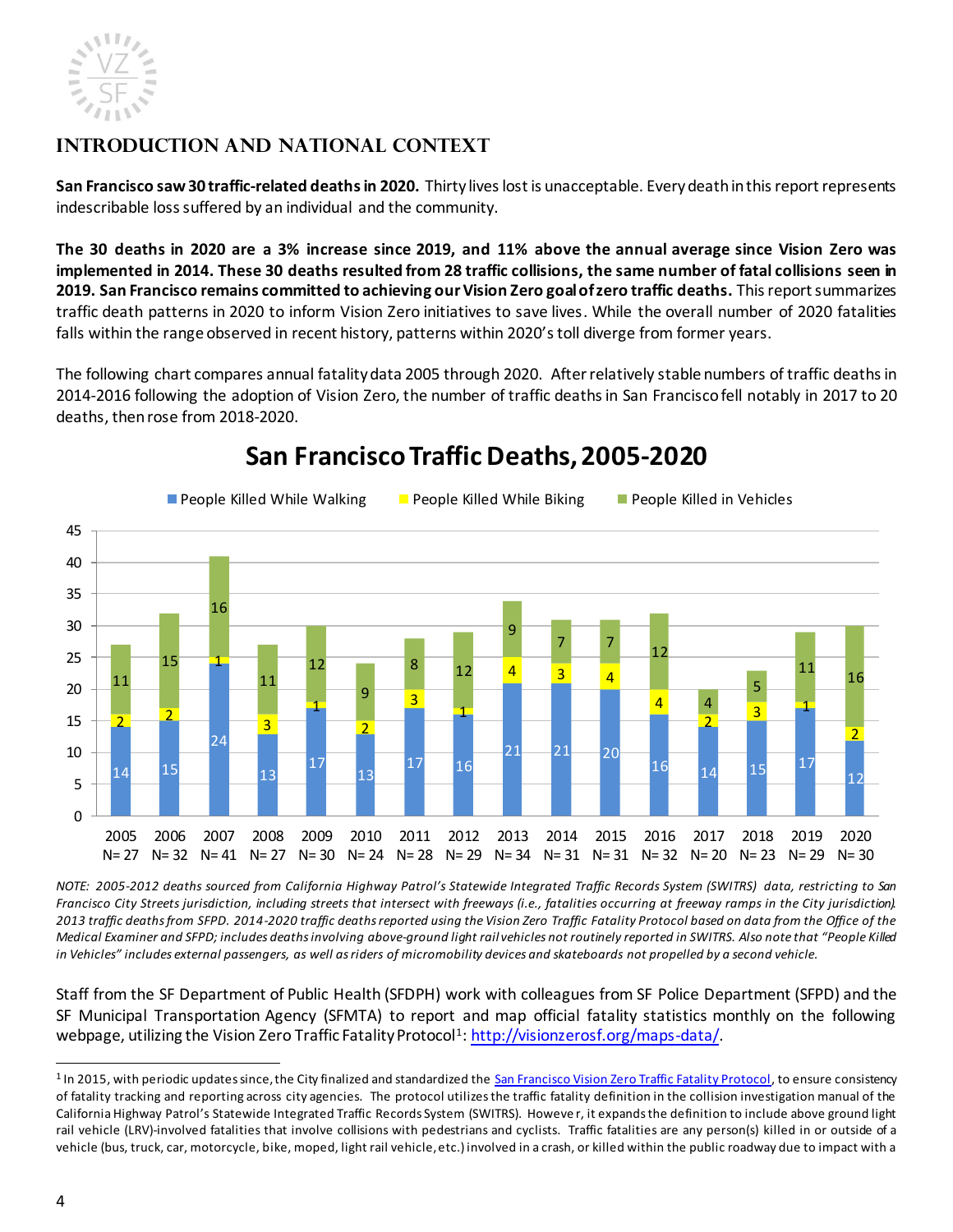

**This report summarizes characteristics of traffic deaths in San Francisco from 2014-2020, in order to identify patterns and trends to inform Vision Zero SF's data-driven actions and policies**. Note that traffic fatality totals are susceptible to random variation. Year-to-year changes as well as annual patterns in the data where there are small sample sizes may thus be due to chance. Analyzing longer-term trends helps address this issue. Past years' data continue to inform Vision Zero activities as we monitor how 2020 data affect trends. SFDPH also monitors and reports on severe injuries to understand trends and characteristics of the most serious traffic-related injuries, which serves as an additional metric by which to evaluate the progress of Vision Zero efforts.<sup>2</sup>

**San Francisco was the second city in the country to adopt Vision Zero and the goal of zero traffic deaths, now implemented by over 40 cities across the United States.** While data are not equally available for all jurisdictions, 2020 traffic deaths exceeded or matched five-year highs across the country, including in New York City, Philadelphia, Chicago, Austin, Seattle, and Portland.<sup>3-8</sup>

**2020 was an anomalous year around the globe.** National estimates reflect fewer vehicle miles traveled in conjunction with the COVID-19 pandemic, and also 4.6% more motor vehicle fatalities in the first three quarters of 2020 relative to the same span in 2019. <sup>9</sup> It is too early to conclusively explain why traffic deaths have trended upwards nationally despite less driving overall, and full 2020 data by mode have not yet been released at the national level. However, preliminary analyses indicate evidence of decreased seatbelt use, increased alcohol and cannabis retail, increased drug and/or alcohol use among operators of motor vehicles involved in crashes, as well as higher traffic speeds.  $10$  One federally-cited study estimates median traffic speeds in urban areas rose 22% during April-October 2020.<sup>11</sup> The same source identifies San Francisco's interstate and highway speeds as an outlier among 25 major metropolitan areas, with speeds increasing over 60% betweenApril and July 2020.

San Francisco's fatality trends exist in the larger context of several important factors, while some of these impacts have potentially slowed during the pandemic. Our region supports a growing residential population, increased traffic on city streets including from transportation network companies Uber and Lyft, as well as crises on city streets related to substance use and people without housing. **2020 saw the lowest number of pedestrian deaths on San Francisco streets in Vision Zero history. In recent years San Francisco fatalities ofpeople walking or biking have decreased or held steady in contrast with national trends of increases in fatalities of people walking and biking** – with 2018 analyses by the U.S. Department of Transportation's National Highway Traffic Safety Administration finding the **highest numbers of deaths to people walking and biking nationally since 1990.** <sup>12</sup> The proportion of U.S. traffic deaths affecting pedestrians and cyclists— among the most vulnerable road users— increased from 15% in 2010 to 20% in 2019.<sup>13</sup>

vehicle or road structure, or anyone who dies within 30 days of the public roadway incident as a result of the injuries sustained within the City and County of San Francisco.

<sup>&</sup>lt;sup>2</sup> Severe Injury Trends Report available at: [www.visionzerosf.org/wp-content/uploads/2019/09/Severe-Injury-Trends\\_2011-2018\\_final\\_report.pdf](file://///fox-fp01/fox-gis$/Transportation%20Injury%20Surveillance%20System/Fatalities/Monthly%20Fatality%20Meetings/2019Fatalities/2019%20EOY%20Fatality%20Report/www.visionzerosf.org/wp-content/uploads/2019/09/Severe-Injury-Trends_2011-2018_final_report.pdf) New data will be added to these trends in a report due out later this year.

<sup>3</sup> https://www.nytimes.com/2021/01/01/nyregion/nyc-traffic-deaths.html

<sup>4</sup> https://whyy.org/articles/is-phillys-deadly-car-crash-surge-a-public-health-crisis/

<sup>5</sup> https://chi.streetsblog.org/2021/02/09/chicago-traffic-deaths-were-up-45-last-year-as-speeding-increased-during-covid/

<sup>6</sup> https://www.kut.org/austin/2021-01-08/despite-fewer-drivers-more-people-died-on-austin-roads-in-2020-than-in-the-past-five-years

<sup>7</sup> https://www.seattletimes.com/seattle-news/transportation/seattle-traffic-fatalities-remained-high-in-2020-despite-pandemic/

<sup>8</sup> https://www.wweek.com/news/city/2020/12/16/portlands-annual-traffic-deaths-reach-a-24-year-high/

<sup>9</sup> National Center for Statistics and Analysis. (2020, December). Early estimate of motor vehicle traffic fatalities for the first 9 months (Jan–Sep) of 2020 (Crash•Stats Brief Statistical Summary. Report No. DOT HS 813 053). National Highway Traffic Safety Administration.

 $10$  Office of Behavioral Safety Research. (2021, January). Update to special reports on traffic safety During the COVID-19 public health emergency: Third quarter data. (Report No. DOT HS 813 069). National Highway Traffic Safety Administration

<sup>11</sup> Pishue, B. (2020, December). COVID-19 effect on collisions on interstates and highways in the US. INRIX Research.

<sup>12</sup> National Center for Statistics and Analysis. (2019, October). 2018 fatal motor vehicle crashes: Overview. (Traffic Safety Facts Research Note. Report No. DOT HS 812 826). Washington, DC: National Highway Traffic Safety Administration.

<sup>&</sup>lt;sup>13</sup> National Center for Statistics and Analysis. (2020, December). Overview of motor vehicle crashes in 2019. (Traffic Safety Facts Research Note. Report No. DOT HS 813 060). National Highway Traffic Safety Administration.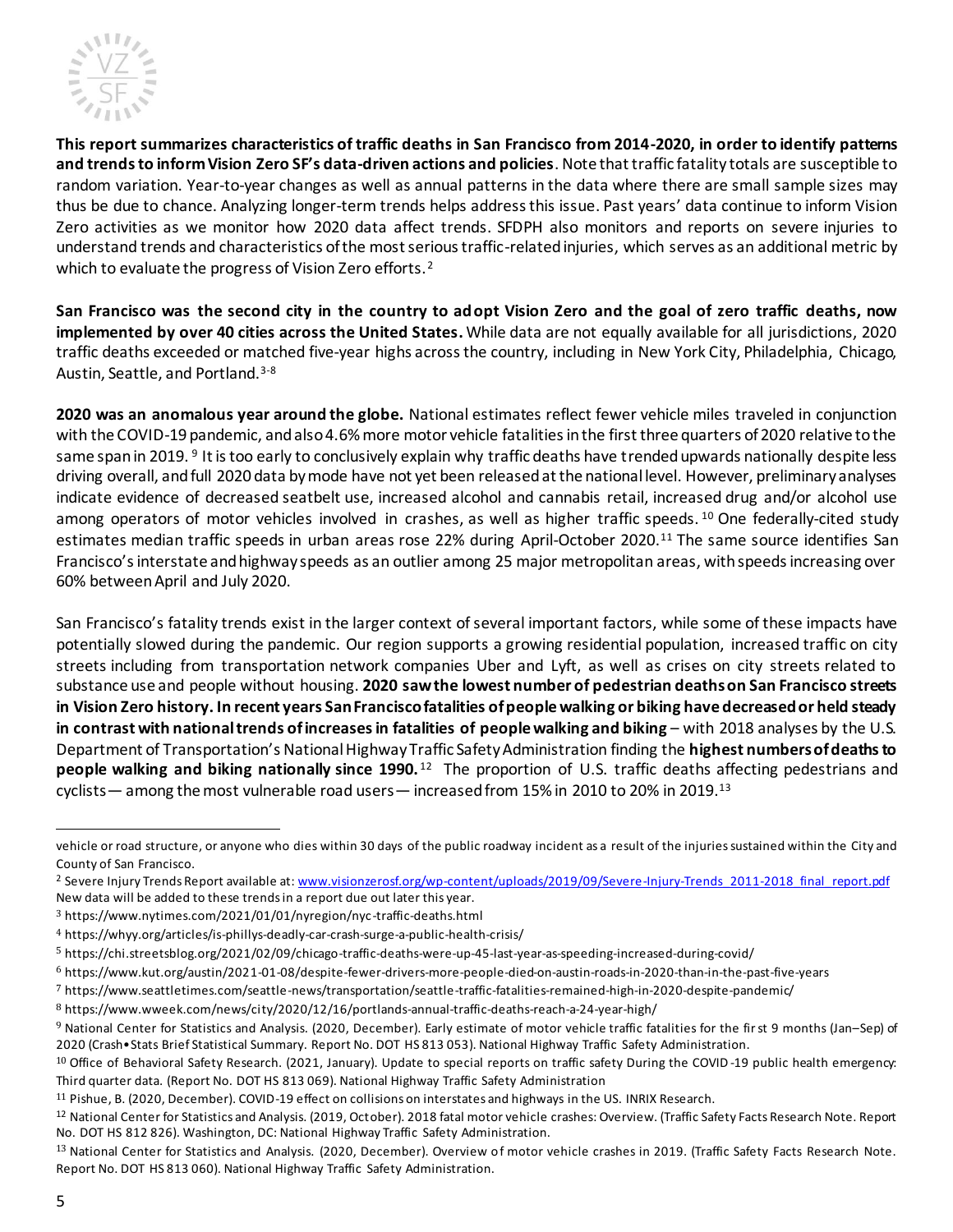

# <span id="page-5-0"></span>**Key Findings**

28 collisions resulted in 30 traffic deaths on San Francisco streets in 2020.

#### <span id="page-5-1"></span>*High Injury Network and Communities of Concern*

- Of the 30 traffic deaths in 2020, the majority (63%, n=19) occurred on the Vision Zero High Injury Network.
- Just under half (47%, n=14) of fatalities occurred in a Community of Concern in 2020, and of those most (71%, n=10) were also on the High Injury Network.

#### <span id="page-5-2"></span>*Travel Mode*

- Twelve people (inclusive of one skateboarder) were killed while walking in San Francisco, comprising the largest road user group impacted by traffic fatalities (40%).
	- o Compared to 2019's seventeenfatalities, five fewer people were killed while walking in 2020.
- Two riders of standing powered scooters died on San Francisco streets in 2020, representing the first traffic deaths associated with this mode in the City (7%).
- Seven people were killed while riding a motorcycle, comprising 23% of all traffic fatalities.
	- $\circ$  Compared to 2019's single motorcyclist death, six more people were killed while riding a motorcycle.
	- Two people were killed while biking, comprising 7% of all traffic fatalities.
		- o Compared to 2019's single fatality, one more cyclist died.
- Seven people were killed while travelling in or outside a motor vehicle (23%), including one person riding on the coupler between two light-rail vehicle cars.
	- o Compared to 2019's count of nine people killed while travelling in a motor vehicle, two fewer motor vehicle drivers or passengers died.
- 2020 saw a number of vehicle crashes involving a single party. These solo vehicle crashes totaled 23% (n=7) of fatalities. This represents five more people than in 2019 (7%, n=2).

#### <span id="page-5-3"></span>*Demographics: Homelessness, Sex, Age and Race/Ethnicity*

- Six people without a fixed address were among 2020 Vision Zero traffic fatalities, comprising 20% of all fatalities. *Separate from the Vision Zero count, three additional people experiencing homelessness died on SF freeways or Caltrain right of way within San Francisco in 2020.*
- The large majority of those killed in traffic collisions in 2020 were male (83%, n=25). Three quarters of people killed while walking were male (n=9). All people killed while cycling, riding a motorcycle, or a standing powered scooter micromobility device were male (n=2, 7 and 2, respectively). People killed while driving were also more likely to be male than female (n=4 and 1, respectively). One person killed while riding outside a vehicle was male. The sole vehicle passenger killed in 2020 was female.
- Thirteen percent of fatalities were of people aged 65 years or older (n=4). The majority of seniors killed in 2020 were pedestrians, comprising 25% of fatalities in that mode (n=3). One person over age 64 was killed while riding a motorcycle.
- Black and Native American people are overrepresented among traffic fatalities: 17% and 3% of those killed in 2020 were Black and Native American respectively, compared to 5% and <1% of the city population. People killed in traffic collisions were predominantly of White (43%) and Asian (28%) races, though these groups are slightly underrepresented relative to the demographic profile of San Francisco at large (approximately 45% White and 35% Asian). Seven percent of people killed were of Hispanic ethnicity (n=2), compared to 15% of San Francisco's population.

#### <span id="page-5-4"></span>*Primary Collision Factors*

• Among 28 collisions leading to 30 fatalities, the most-cited collision factors were unsafe speed, driver failure to yield at crosswalks, and failure to stop at a red signal— the same three collision factors that have topped the list each year since reporting began in 2016.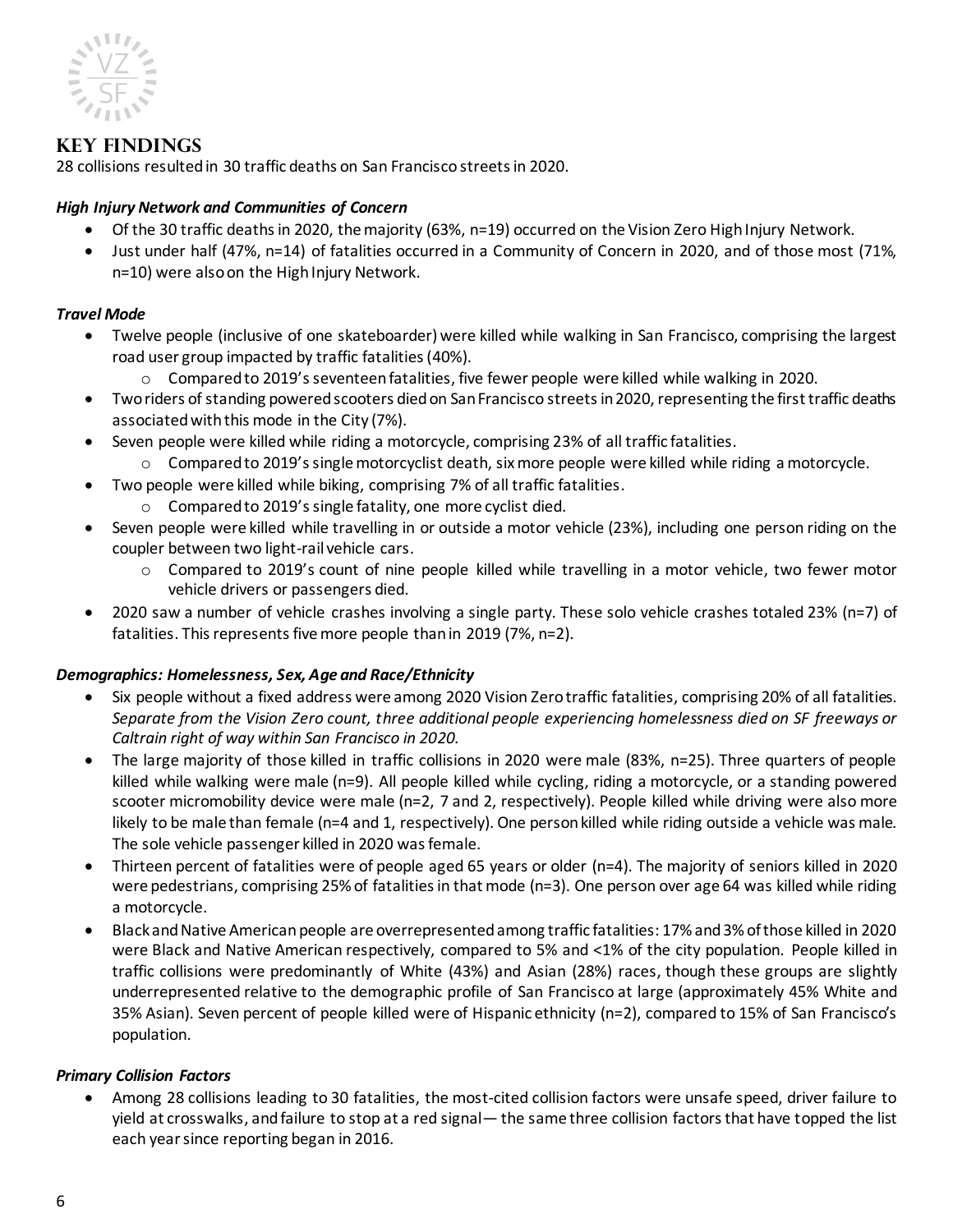

- o The most commonly-cited primary collision factor was unsafe speed (CVC 22350), cited as the primary or secondary factor in 40% (n=12) of fatalities.
- $\circ$  The next most commonly-cited collision factors were failure by a driver to yield right-of-way at crosswalks (CVC 21950(a)) and driver failure to stop at a red signal (CVC 21453(a)), cited as a primary or secondary factor in 13% (n=4) and 20% (n=6) of fatalities, respectively.
- $\circ$  Of pedestrian fatalities with vehicle code information available, police classified two thirds (67%, n=8/12) as caused primarily by the driver of a vehicle.
- o Two deaths (7%) resulted from a collision primarily caused by a driver under the influence (DUI) of alcohol, according to police assessment. Two additional collisions and fatalities may have involved an intoxicated driver per police reports but did not cite DUI as a primary or secondary collision factor.<sup>14</sup>

| California<br>Vehicle Code<br>(CVC) | <b>Primary Collision Factor Description</b>                                             | Count<br>$(N=28)$ |
|-------------------------------------|-----------------------------------------------------------------------------------------|-------------------|
| 22350                               | Unsafe speed for prevailing conditions                                                  | 8                 |
| 21950(a)                            | Driver failure to yield right-of-way at crosswalks                                      | 4                 |
| 21453(a)                            | Red signal - driver responsibilities                                                    | 4                 |
| 23152(a)                            | Driver under the influence of alcohol                                                   | 1                 |
| 21456(c)                            | Pedestrian violation of Walk or Wait signals                                            | 1                 |
| 21954(a)                            | Pedestrians must yield right-of-way outside of crosswalks                               | 1                 |
| 21755(a)                            | Unsafe overtaking or passing by driver                                                  | 1                 |
| 21453(d)                            | Red signal - pedestrian responsibilities                                                | 1                 |
| 21804(a)                            | Entering highway from alley or driveway                                                 | 1                 |
| 21954(b)                            | Failure of driver or bicyclist to exercise due care for safety of pedestrian on roadway | 1                 |
| 22517                               | Opening door on traffic side when unsafe                                                | 1                 |
| $7.2.13(c)(3)*$                     | Other improper driving                                                                  | 1                 |
| n/a                                 | Unknown, N/A, or None                                                                   | 3                 |

\* This vehicle code number refers to City and County of San Francisco Traffic Vehicle Code.

#### <span id="page-6-0"></span>*Driver Characteristics (for Drivers Determined to be at Fault)*

- The majority of fatal collisions involved an at fault driver, by police determination (n=19, 68%).
- The most common turn movement preceding a collision was proceeding straight (74%), followed by turning left (21%).
- At fault drivers spanned the age spectrum. One was a young adult (5%, defined as age 18-24), and one was a senior (5%, age 65 or more).

#### <span id="page-6-1"></span>*Hit and Run Collisions*

• Seven traffic fatalities (23%) resulted from six hit and run collisions in 2020, resulting in the death of four people walking, a driver, a motorcyclist and one e-scooter rider. This is an increase from 2019, during which 4 fatalities resulted from hit and run collisions.

#### <span id="page-6-2"></span>*Large Vehicle Involvement*

Of 28 fatal traffic collisions in 2020, one (4%) involved a large vehicle. This is three fewer than the four fatal collisions (14%) involving a large vehicle in 2019.

<sup>&</sup>lt;sup>14</sup> Note that at time of writing, driver intoxication data unavailable for five collisions: two hit and run crashes involving unknown drivers and three crashes for which Office of the Chief Medical Examiner toxicology results are not yet available .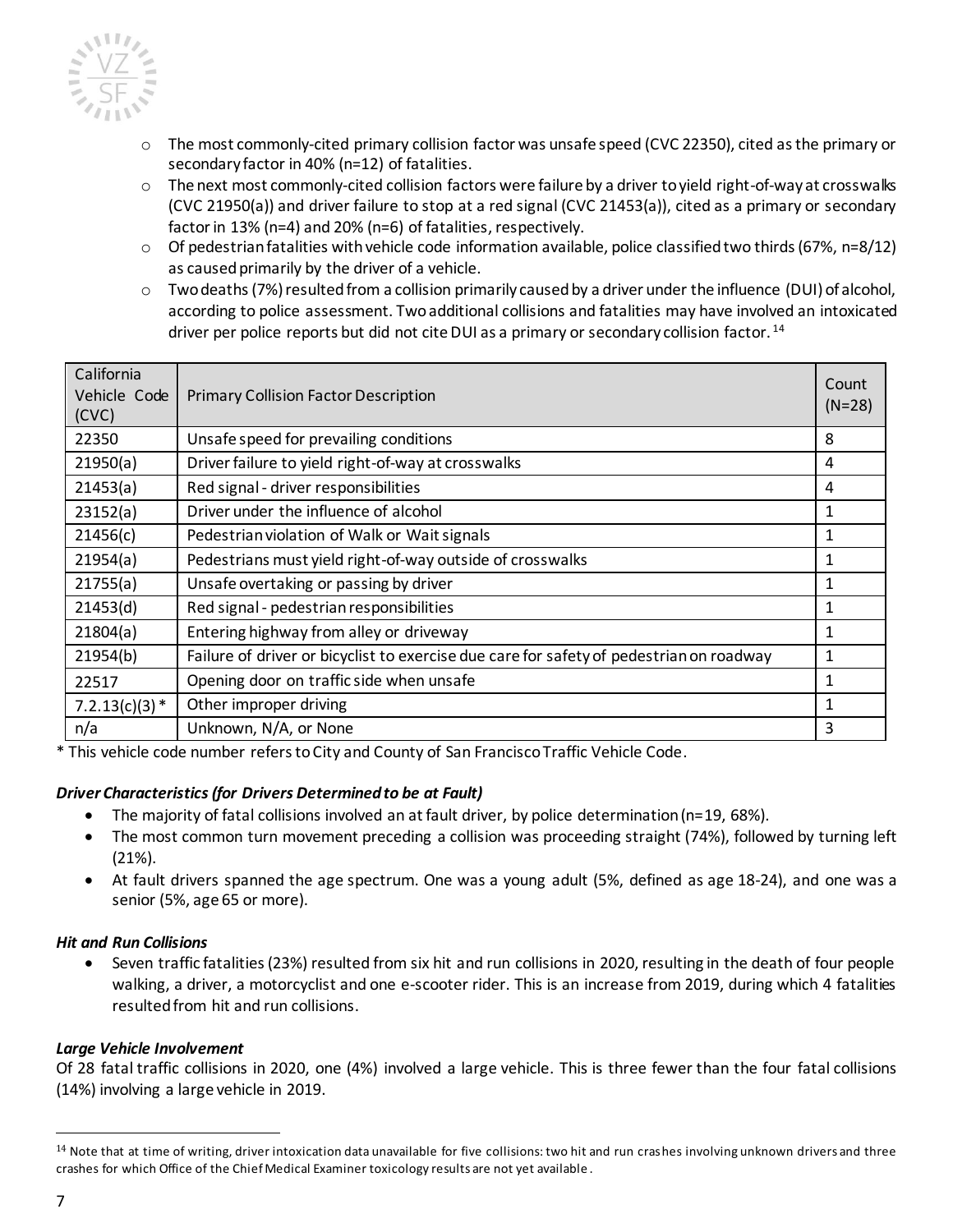

# <span id="page-7-0"></span>**The Vision Zero High Injury Network and Communities of Concern**

The Vision Zero High Injury Network (VZHIN) identifies the corridors where the most severe and fatal injuries in San Francisco are concentrated, and is used to identify and prioritize where improvements in engineering, education, enforcement and policy are focused to realize Vision Zero. The VZHIN<sup>15</sup> incorporates both police and hospital data and represents the 13% of San Francisco streets where more than 75% of severe and fatal traffic injuries occur. The majority (52%, or 66/128 miles) of the VZHIN is in the Metropolitan Transportation Commission's (MTC) Communities of Concern, 16 which contain 31% of the city's surface streets. Communities of Concern are areas with high concentrations of poverty, communities of color, seniors and other vulnerable populations.

- In 2020, 63% (n=19) of traffic fatalities occurred on the Vision Zero High Injury Network.
- About one in two fatalities (47%, n=14) occurred in a Community of Concern in 2020, 71% (n=10) of which were on the VZHIN.



<sup>15</sup> Source: San Francisco Department of Public Health-Program on Health, Equity and Sustainability. 2017. Vision Zero High Injury Network: 2017 Update – A Methodology for San Francisco, California. San Francisco, CA. Available at: [https://www.sfdph.org/dph/eh/PHES/PHES/TransportationandHealth.asp.](https://www.sfdph.org/dph/eh/PHES/PHES/TransportationandHealth.asp)

<sup>16</sup> Source: Plan Bay Area: 2040 Plan, 2018. http://www.planbayarea.org/2040 -plan/plan-details/equity-analysis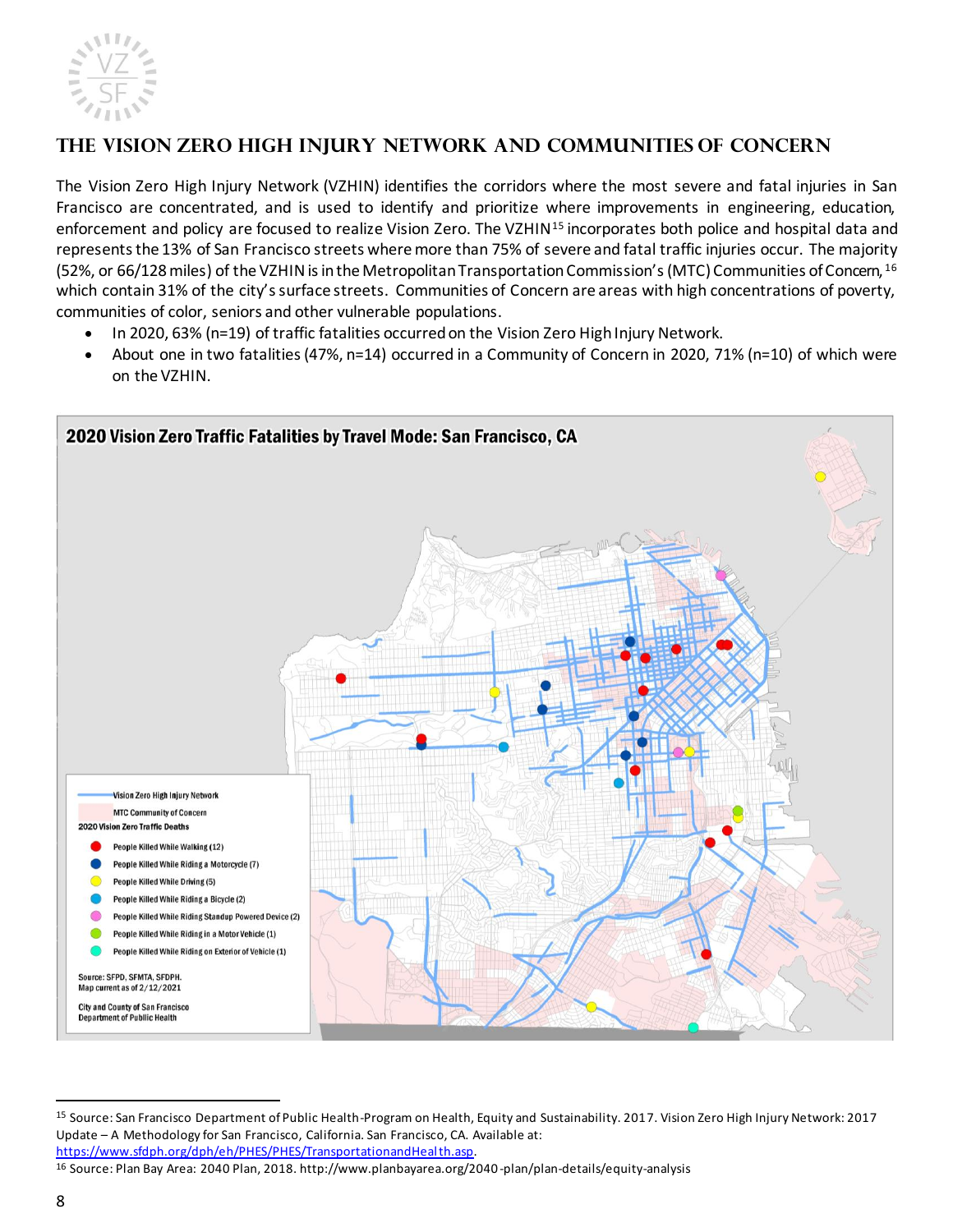

# <span id="page-8-0"></span>**Travel Mode**

Pedestrians are consistently among the most vulnerable road users in San Francisco, accounting for 40% of all fatalities in 2020 (n=12). For the first year since Vision Zero was adopted in 2014, pedestrians constituted fewer than half of traffic fatalities in 2020. There were five fewer pedestrian deaths in 2020 relative to the year prior. Eleven of 12 pedestrian fatalities resulted from (or in the case of a person found down, were presumed to result from) collisions with a motor vehicle; one involved a fallen skateboarder. Those killed in motor vehicles (comprised of drivers, passengers, and a light rail vehicle exterior passenger) numbered seven people in 2020, marginally down from nine people in 2019. Two people were killed while biking, representing one more cyclist death than in 2019. Motorcyclist fatalities made up almost one quarter of all 2020 fatalities (23%, n=7), reversing two years of decline in this mode. For the first time in San Francisco, two people were killed while riding standing e-scooters in 2020.

Notably in 2020 there were an unprecedented number of solo vehicle crashes (i.e. crashes involving a single party). These totaled 23% (n=7) of fatalities, resulted from six collisions, and fell into a variety of travel modes: three drivers, one passenger, one motorcyclist, one standing powered scooter rider, and one pedestrian riding a skateboard. This total compares to two solo vehicle crashes in 2019 (n=7%).



Fatalities by Mode (2014-2020)

# <span id="page-8-1"></span>**Race and Ethnicity**

Native American and Black individuals are disproportionately impacted by traffic death in San Francisco. Of people killed in traffic collisions in 2020, 3% (n=1) were Native American, 17% (n=5) were Black, 23% (n=7) were Asian, 43% (n=13) were White, 3% (n=1) were multi-racial, 3% (n=1) were Latinx, and 7% (n=2) were of unknown race. Compared to the demographic profile of San Francisco at large (under 1% Native American and approximately 5% Black, 35% Asian, and 45% White and among people reporting a single race, with 6% reporting two or more races), <sup>17</sup> White and Asian individuals are slightly under-representedand Native American and Black individuals are over-represented in these fatality data.

<sup>17</sup> Source: U.S. Census Bureau (2019). Hispanic or Latino Origin by Race American Community Survey 1-year estimates. Retrieved from <https://censusreporter.org>. Note that the Census does not report Latinx or Latino/a as a racial group.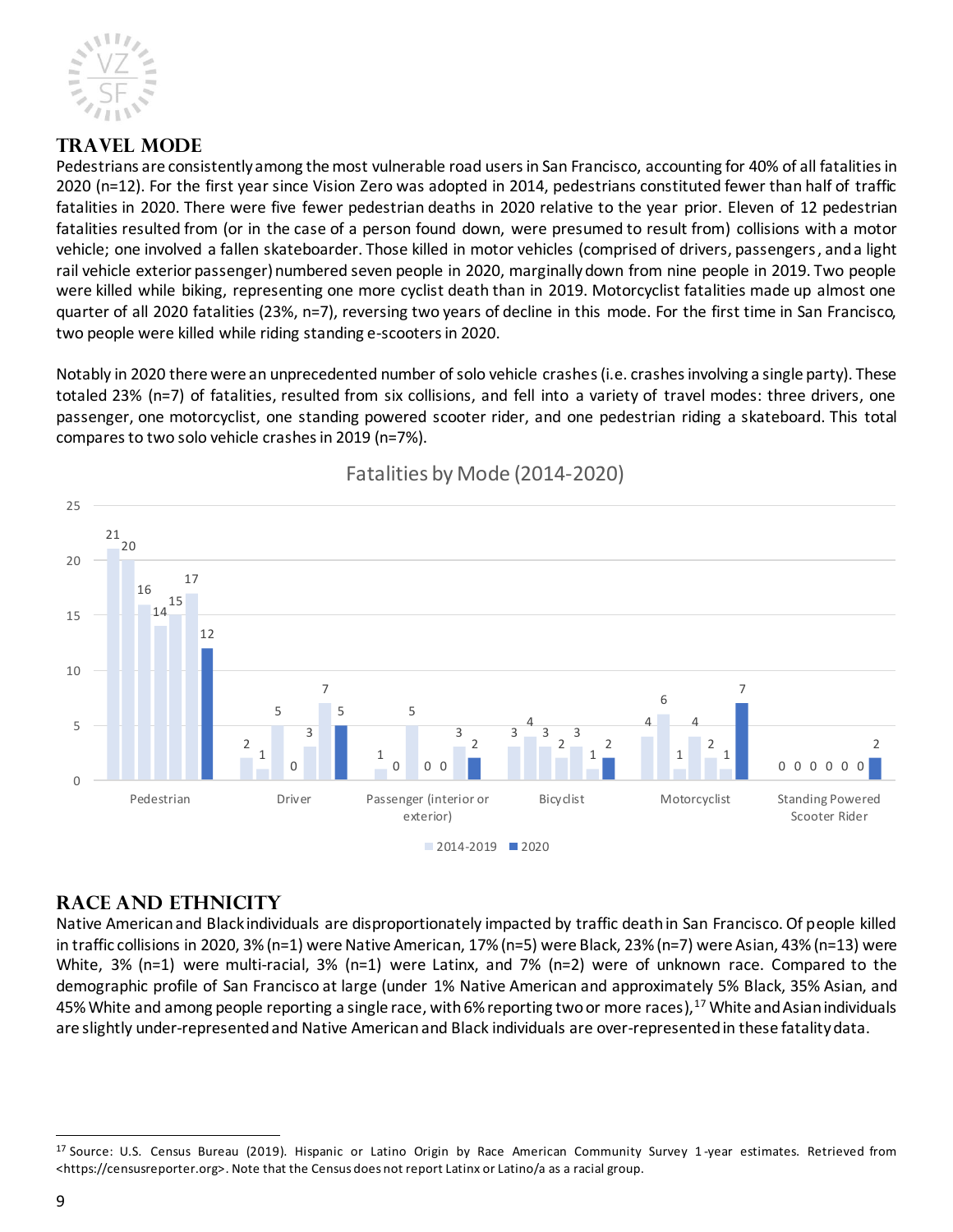

#### Regarding ethnicity, 15% of San Francisco's population is Hispanic while a smaller proportion (7%, n=2) of those killed in traffic in 2019 were Hispanic. 18,19



\*Race and ethnicity per Office of the Chief Medical Examiner, supplemented by Vision Zero crisis response team

#### <span id="page-9-0"></span>**Age**

Seniors (aged 65 and up) have traditionally suffered a disproportionate rate of traffic fatalities. However, this was not true in 2020. Representing 18% of San Francisco's total population<sup>20</sup>, seniors accounted for 13% (n=4) of all traffic fatalities in 2020, down from 41% of all traffic fatalities in 2019. Looking specifically at pedestrian fatalities in 2020, one quarter(n=3 of 12) were people age 65 and older and three-quarters(75%, n=9) were people age 50 and older (*data in Appendix A*).

In the opposite direction of the traffic death decline observed among seniors, the numbers of young adults 18-24 and adults 45-64 were higher in 2020 than in any year since Vision Zero was implemented. No youth (under 18 years) died as a result of a traffic collision in 2020.



#### Fatalities by Age (2014-2020)

<sup>18</sup> Source: same as previous

<sup>&</sup>lt;sup>19</sup> Note: San Francisco is a city with significant tourist and commuter populations. Though members of these groups are also at risk of injury or death while traveling on San Francisco streets, they are not reflected in the Census population estimates for San Francisco. <sup>20</sup> Source: U.S. Census Bureau, 2019 American Community Survey 1-Year Estimate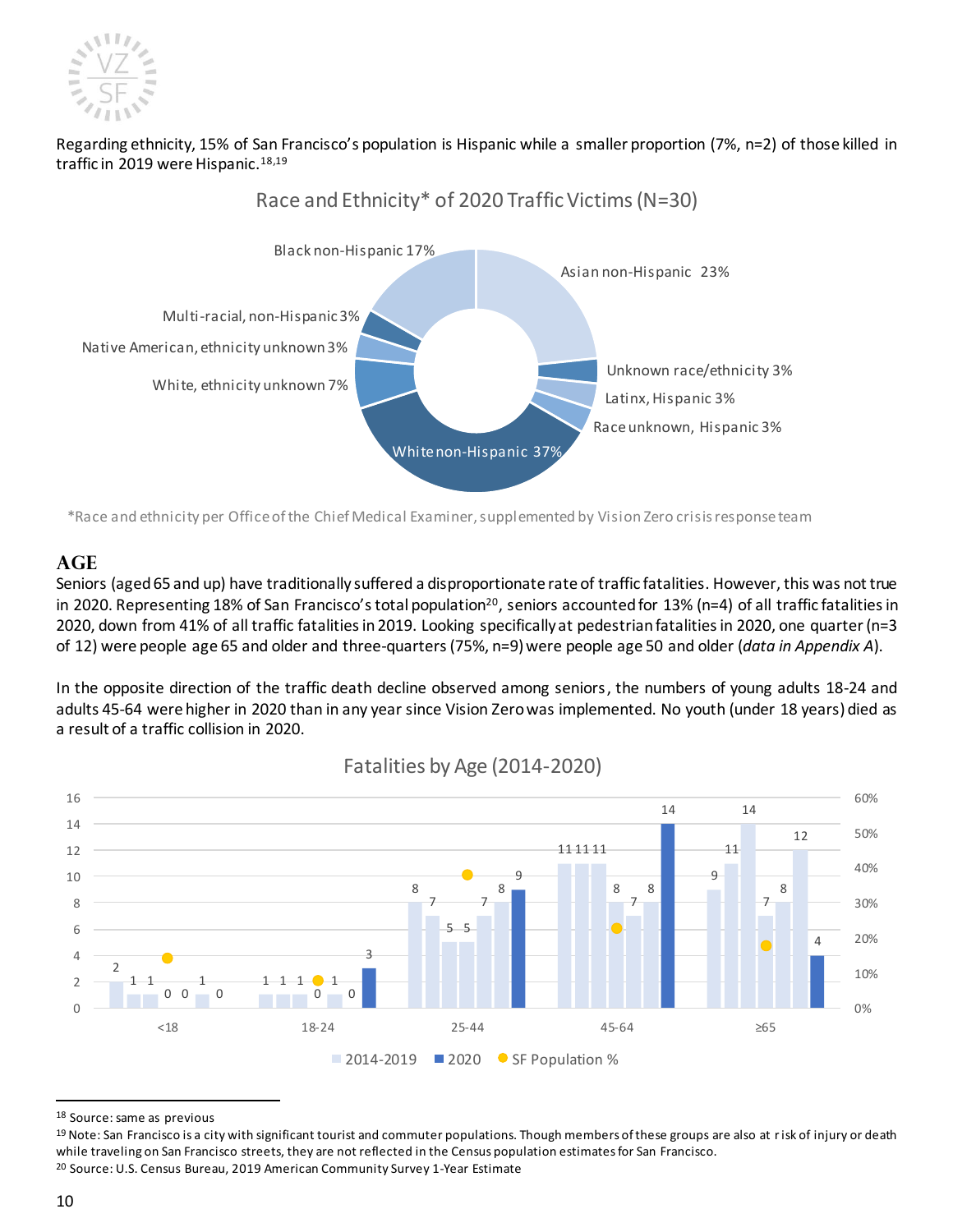![](_page_10_Picture_0.jpeg)

#### <span id="page-10-0"></span>**Sex**

In 2020 the male:female balance departed from three years of relative parity. The year's traffic fatalities were 83% male and 17% female, contrasting with the prior year's 45:55 split. As historically the case (excepting 2019), more males than females were killed on San Francisco streets(n=25male deaths). Fatality mode reveals different patterns between males and females: three quarters of people killed while walking were male (75%; n=9/12) and 80% of drivers killed were male (n=4/5). All those killed while cycling, riding a motorcycle, or a standing powered scooter micromobility device were male (n=2, 7 and 2, respectively). One person killed while riding outside a vehicle was male. The sole vehicle passenger killed in 2020 was female.

![](_page_10_Figure_3.jpeg)

# Fatalities by Sex (2014-2020)

#### <span id="page-10-1"></span>**Homelessness**

Vision Zero SF tracksthe proportion of traffic fatalities affecting people with no fixed address as a conservative proxy for people experiencing homelessness who die in traffic crashes. In 2020, six people without a fixed address were killed on City streets(20%), up from zeroin 2019 and similar to 22% of fatalities in 2018. The homeless population of San Francisco is estimated to be 8,011<sup>21</sup>, making up only 0.9% of the City population<sup>22</sup>. Forty percent of fatalities occurring on SF freeways were to people without a fixed address (n=2/5). In addition, one person who died on Caltrain right of way had no fixed address. People experiencing homelessness are particularly vulnerable to traffic injury.

# <span id="page-10-2"></span>**Primary Collision Factors**

Unsafe speed, driver failure to yield, and not stopping at a red signal were top primary collision factors in 2020, as in prior years. Two fatalities resulted from a collision primarily caused by a driver under the influence (DUI) of alcohol, according to police assessment. Two additional fatalities may have involved a collision with an intoxicated driver but did not cite DUI as a factor. Drug, alcohol, and polysubstance use is a focus of further analysis for Vision Zero in 2021. Four fatal collisions involved a secondary collision factor (*noted in Appendix A)*. Of pedestrianfatalities which have vehicle code information available, police classified two thirds (67%, n=8/12) as caused primarily by the driver of a vehicle. Counts of primary collision factors by year can be found in Appendix C.

<sup>21</sup> Source: Applied Survey Research, 2019 San Francisco Homeless Count & Survey Comprehensive Report. http://hsh.sfgov.org/wp content/uploads/2019HIRDReport\_SanFrancisco\_FinalDraft.pdf

<sup>&</sup>lt;sup>22</sup> San Francisco population estimate of 883,305. Source: U.S. Census Bureau, Population Estimates Program, July 1, 2019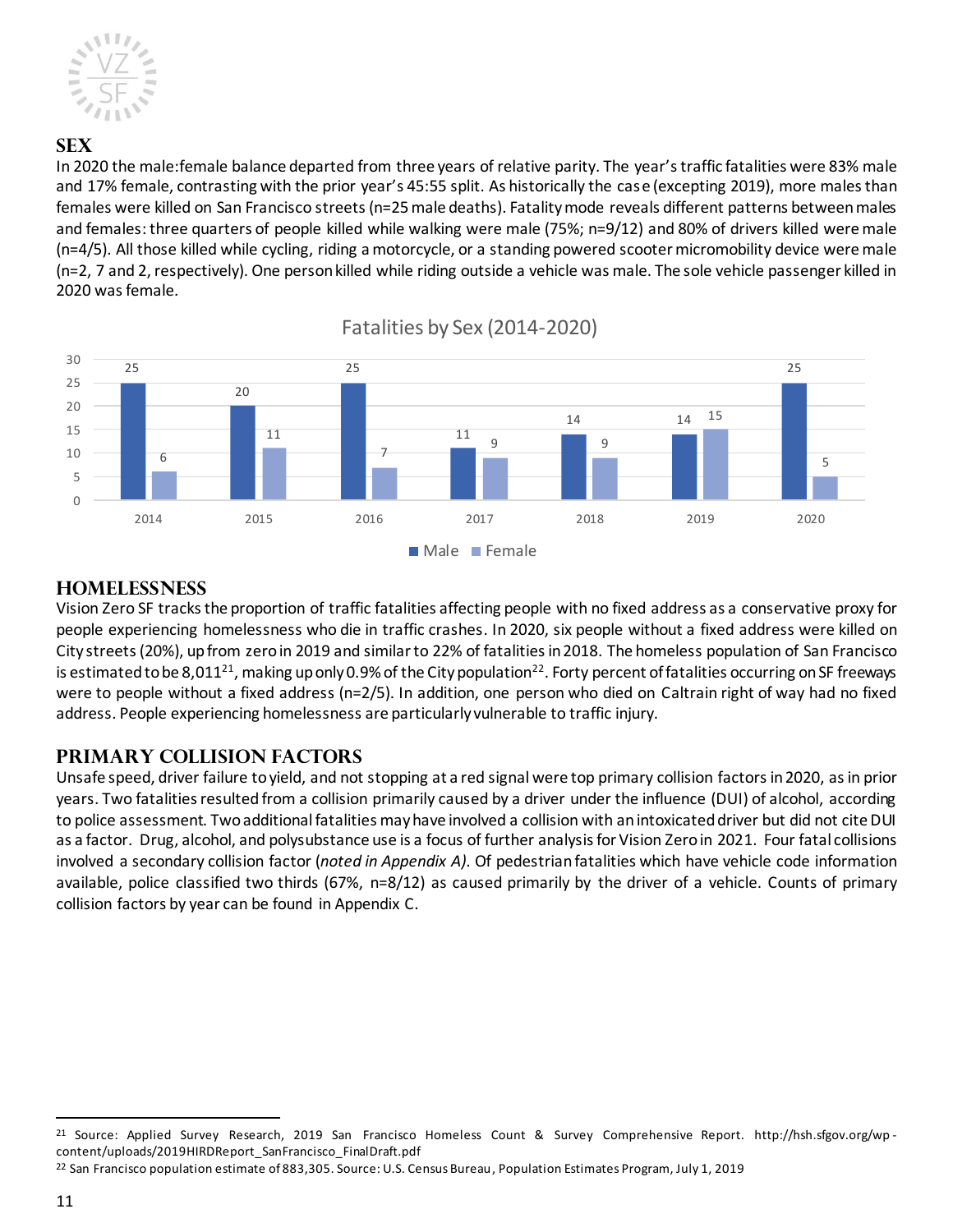![](_page_11_Picture_0.jpeg)

# <span id="page-11-0"></span>**Time of Day**

Collisions resulting in traffic fatalities in 2020 occurred more frequently in the afternoon and evening hours with peak numbers occuring between 2:01pm and 10pm (57%, n=16). Fatal collision time of day has shown notable variation from year to year.

![](_page_11_Figure_3.jpeg)

# Fatalities by Collision Time of Day (2020; N=28 collisions)

# <span id="page-11-1"></span>**Turn Movement Preceding Collision**

In 19 driver-at-fault fatal traffic collisions, 74% of cases involved drivers proceeding straight prior to collision (n=14). Four (21%) involved a left-turning vehicle or motorcycle, and one involved an unknown movement preceding collision (5%). One additional collision involved a door of a parked vehicle opening into the roadway, but was not considered to involve a driver.

# <span id="page-11-2"></span>**Driver Age (for Drivers Determined to be at Fault)**

Over two thirds of fatal collisions were determined by police to be the responsibility of a driver or motorcyclist (68%, n=19/28)<sup>23</sup>. At fault drivers spanned the age spectrum, with a median age of 42.5. One was a young adult (4%, defined as age 18-24), and one was a senior (4%, defined as age 65 or more).

# <span id="page-11-3"></span>**Hit and Run Collisions**

In 2020, 23% (n=7) of traffic fatalities resulted from a collision in which the driver left the scene, associated with the deaths of one motor vehicle occupant, one motorcyclist, one standup powered scooter rider, and four pedestrians. This represents an increase from four hit and run collisions in 2019, and only a moderate decline from 2018 when over 30% of all traffic fatalities resulted from a collision in which a driver left the scene.

# <span id="page-11-4"></span>**Sharing Technology involvement**

For the first time, riders of standing powered devices figured in the fatality count in 2020. Both e-scooter riders rode rented e-scooters: one each from permitted companies Spin and Lime.

# <span id="page-11-5"></span>**Large Vehicle Involvement**

Of 28 fatal traffic collisions in 2020, one (4%) involved a large vehicle<sup>24</sup>. This compares to four in 2019.

# <span id="page-11-6"></span>**Ride-Hail Involvement**

Ride-hail includes Transportation Network Companies (TNCs) like Uber and Lyft, as well as traditional taxis. In 2020, TNCs and taxis were not determined by police to be a party in any fatal traffic collisions.

<sup>&</sup>lt;sup>23</sup> At the time of publication, two fatal collisions involve unsolved hit and run collisions for which driver age is unavailable. In addition, riders of micromobility devices were not considered drivers for this analysis.

<sup>&</sup>lt;sup>24</sup> Large vehicles are defined as those larger than a pickup truck (with unladen weight of over 8,000 lbs) or a van designed to carry 10 or more people. Note that vehicle size information was unavailable for two hit and run collisions.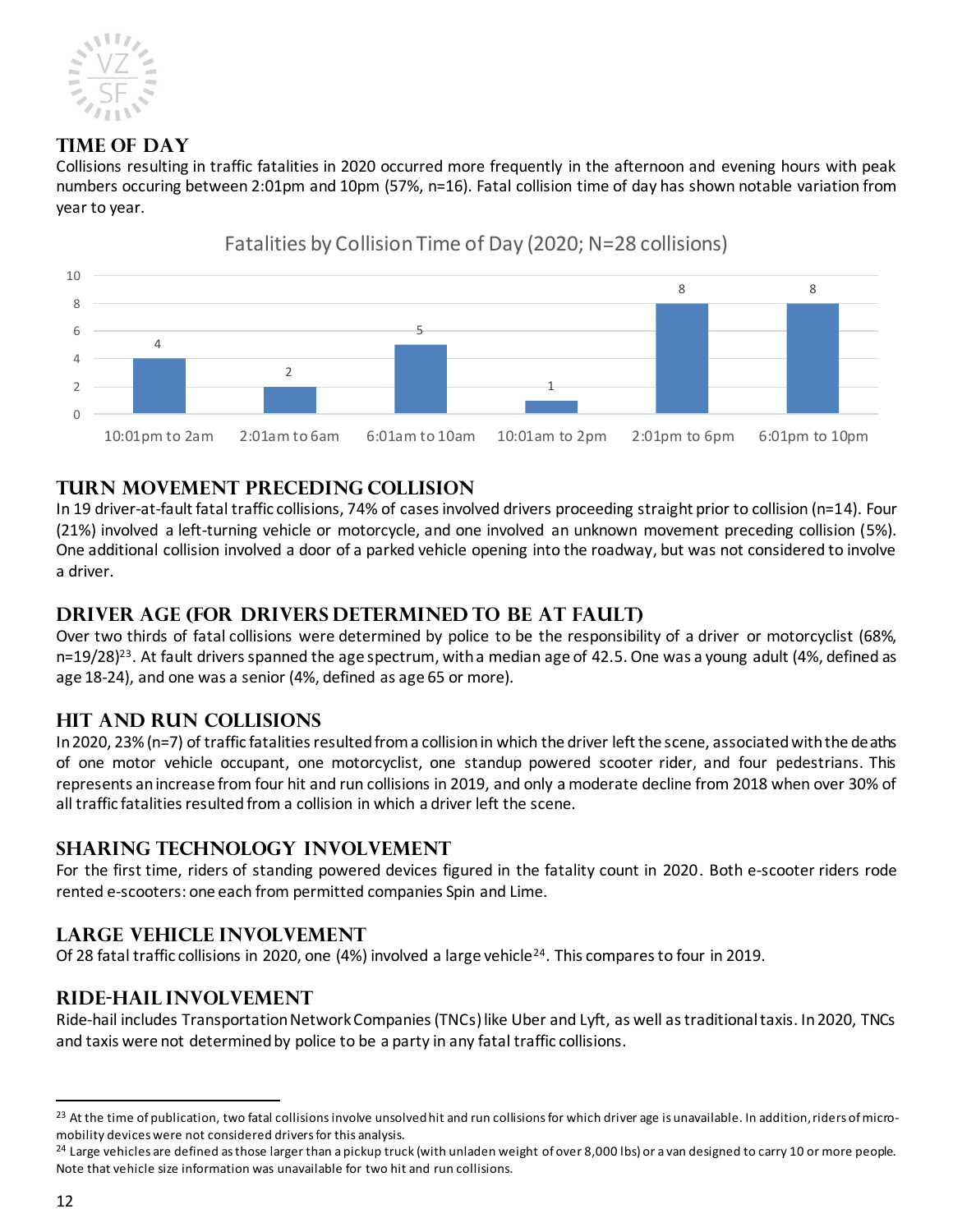![](_page_12_Picture_0.jpeg)

# <span id="page-12-0"></span>**Safety Equipment**

Use of personal safety equipment as recorded in police collision reports varied by mode. Among six fatalities involving a driver or (interior) passenger, three involved unbelted people (50%) and three had unknown seatbelt information. In seven fatal motorcycle crashes, six (86%) involved helmeted riders. One fatal motorcycle crash (14%) involved a rider without a helmet. In two fatal cyclist crashes, both (100%) involved a helmeted rider. In two fatal standing powered scooter crashes none involved a helmeted rider (0%). Note that according to state law, neither cycling nor powered scooter riding require helmets be worn by adult riders. However, these data may point to different helmet usage patterns by travel mode.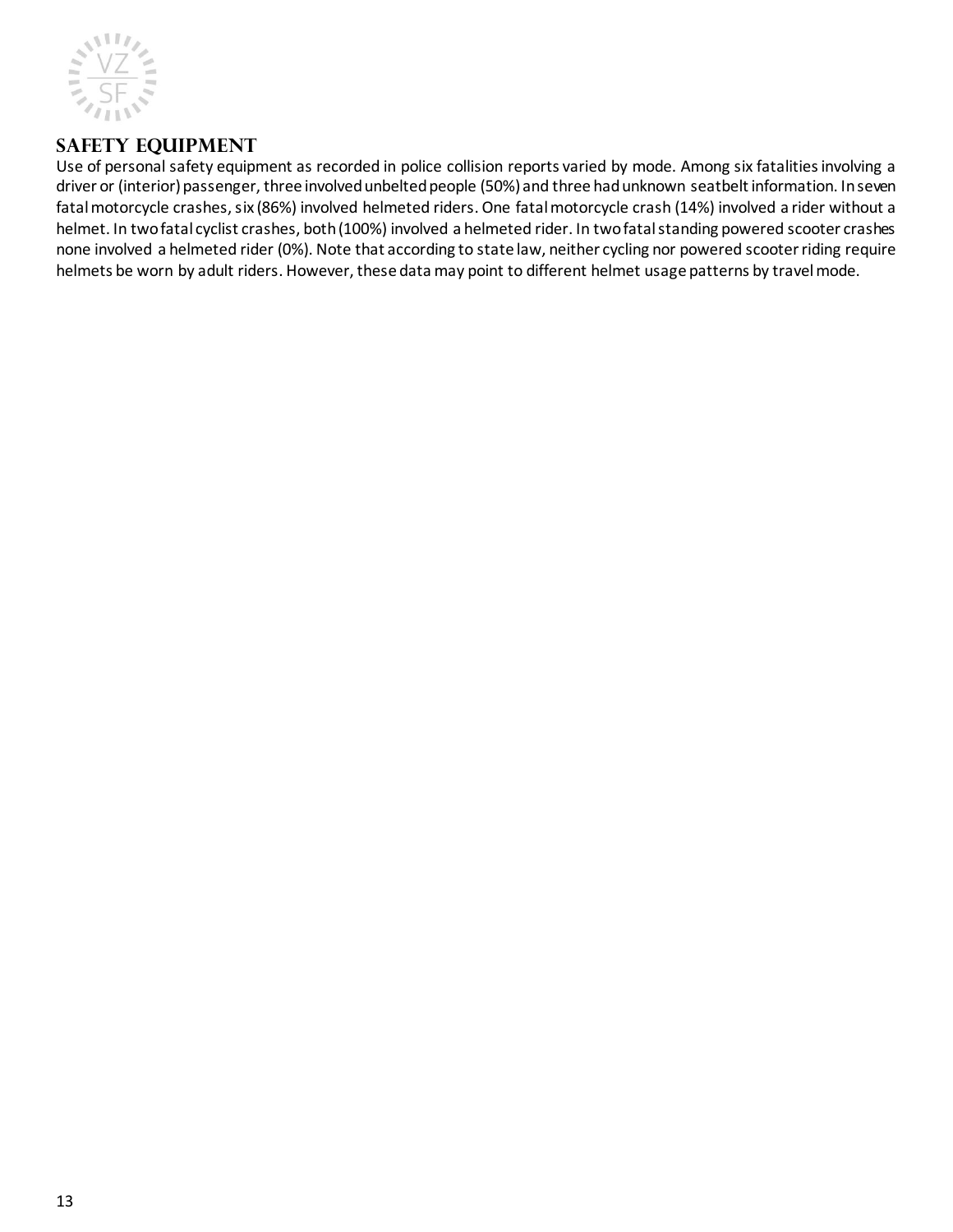![](_page_13_Picture_0.jpeg)

# **APPENDIX A – TABLE OF 2020 VISION ZERO TRAFFIC FATALITIES**

<span id="page-13-0"></span>

| #              | Collision<br>Date | Collision<br>Time | Deceased      | Victim<br>Age | Victim<br>Sex | <b>Collision Type</b> | Primary<br>(Secondary)<br>Collision<br>Factor | <b>Hit</b><br>and<br>Run | <b>Collision Location</b> | <b>Collision Description</b>    |
|----------------|-------------------|-------------------|---------------|---------------|---------------|-----------------------|-----------------------------------------------|--------------------------|---------------------------|---------------------------------|
|                |                   |                   |               |               |               |                       |                                               |                          | 9th Street and H          |                                 |
|                |                   |                   |               |               |               | Motor Vehicle         |                                               |                          | Avenue, Treasure          | A person driving crashed into   |
| $\mathbf{1}$   | 1/8/2020          | 2333              | <b>Driver</b> | 45            | M             | Collision             | 22350                                         | N                        | Island                    | a tree.                         |
|                |                   |                   |               |               |               |                       |                                               |                          |                           | A person on the coupler         |
|                |                   |                   |               |               |               |                       |                                               |                          |                           | connecting two Muni light rail  |
|                |                   |                   |               |               |               |                       |                                               |                          | Bayshore                  | vehicle cars, a non-designated  |
|                |                   |                   | Exterior      |               |               | Pedestrian vs.        |                                               |                          | <b>Boulevard and</b>      | passenger area, fell and was    |
| $\overline{2}$ | 1/12/2020         | 116               | Passenger     | 21            | M             | Train                 | None                                          | N                        | Sunnydale Avenue          | crushed.                        |
|                |                   |                   |               |               |               |                       |                                               |                          | <b>Mission Street</b>     |                                 |
|                |                   |                   |               |               |               | Motorcycle            | 21755(a)                                      |                          | south of 14th             | A motorcyclist collided into    |
| 3              | 1/26/2020         | 1645              | Motorcyclist  | 30            | M             | Collision             | (22350)                                       | $\mathsf{N}$             | <b>Street</b>             | the back of a motor vehicle.    |
|                |                   |                   |               |               |               | Pedestrian vs.        |                                               |                          | Polk Street and           | A vehicle struck a pedestrian   |
| $\overline{a}$ | 2/21/2020         | 830               | Pedestrian    | 80            | M             | Motor Vehicle         | 21950(a)                                      | $\mathsf{N}$             | O'Farrell Street          | in the crosswalk.               |
|                |                   |                   |               |               |               | Pedestrian vs.        |                                               |                          | Geary Boulevard           | A left-turning vehicle struck a |
| 5              | 3/1/2020          | 727               | Pedestrian    | 67            | F             | Motor Vehicle         | 21950(a)                                      | $\mathsf{N}$             | at Taylor Street          | pedestrian in the crosswalk.    |
|                |                   |                   |               |               |               | Pedestrian vs.        |                                               |                          | Valencia Street at        | A left-turning vehicle strucka  |
| 6              | 3/5/2020          | 2300              | Pedestrian    | 49            | M             | Motor Vehicle         | 21950(a)                                      | $\mathsf{N}$             | 18th Street               | pedestrian in the crosswalk.    |
|                |                   |                   |               |               |               | Motorcycle            |                                               |                          | Guerrero Street at        | A motorcyclist collided into    |
| $\overline{7}$ | 3/17/2020         | 2015              | Motorcyclist  | 36            | M             | Collision             | 21453(a)                                      | $\mathsf{N}$             | 16th Street               | the side of a motor vehicle.    |
|                |                   |                   |               |               |               | Motor Vehicle         |                                               |                          | Dakota Street and         |                                 |
| 8              | 4/21/2020         | 1730              | <b>Driver</b> | 28            | F             | Collision             | 22350                                         | $\mathsf{N}$             | 25th Street               | A person driving drove down a   |
|                |                   |                   |               |               |               | Motor Vehicle         |                                               |                          | Dakota Street and         | hill, killing the driver and a  |
| 9              | 4/21/2020         | 1730              | Passenger     | 32            | F             | Collision             | 22350                                         | $\mathsf{N}$             | 25th Street               | passenger.                      |
|                |                   |                   |               |               |               |                       |                                               |                          |                           | A person riding a bicycle was   |
|                |                   |                   |               |               |               |                       |                                               |                          |                           | hit by the opening door of a    |
|                |                   |                   |               |               |               | Bicycle vs.           |                                               |                          | Westbound                 | parked car, then collided with  |
| 10             | 5/29/2020         | 729               | Cyclist       | 31            | M             | Motor Vehicle         | 22517                                         | $\mathsf{N}$             | <b>Frederick Street</b>   | an oncoming vehicle.            |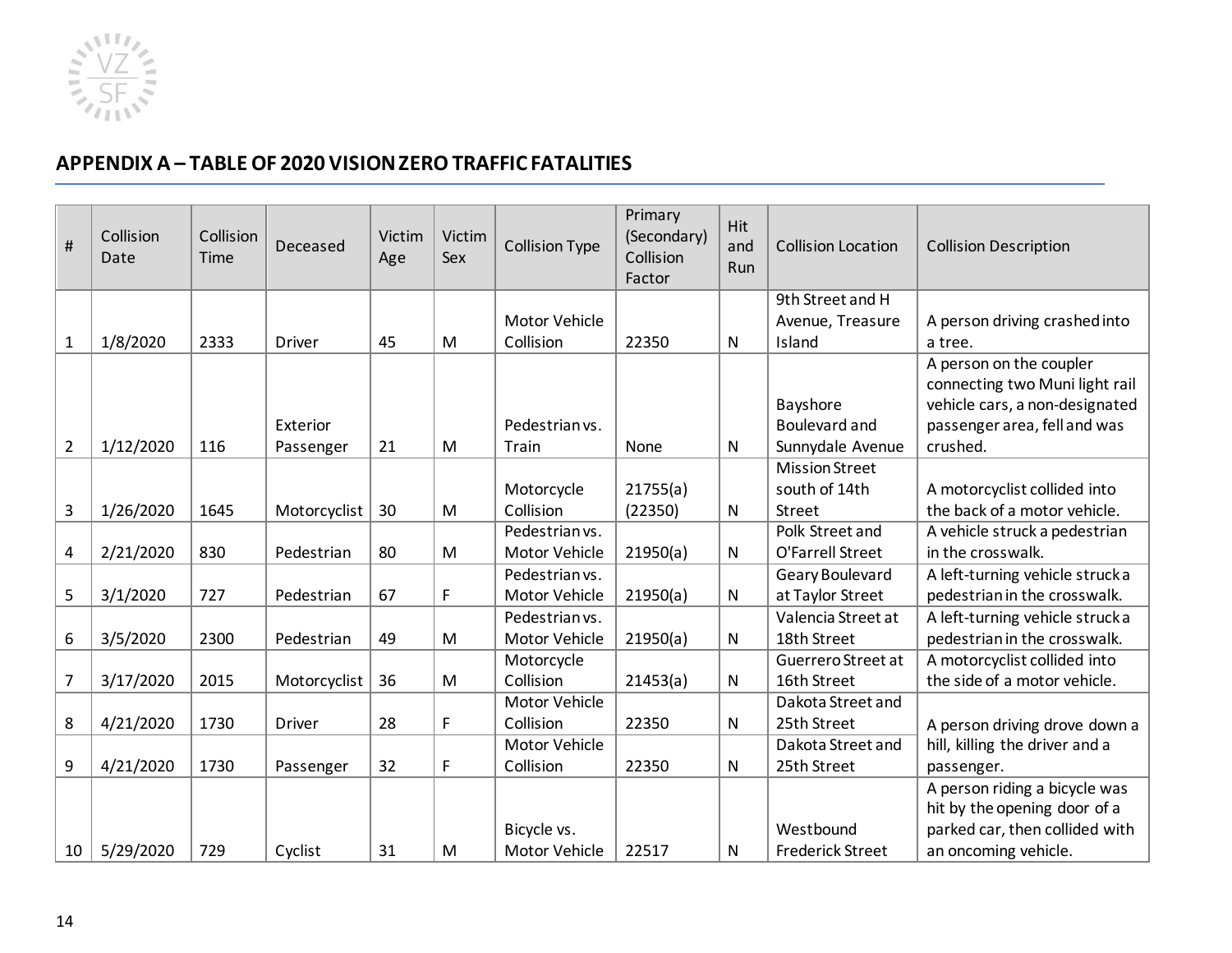![](_page_14_Picture_0.jpeg)

| $\#$ | Collision<br>Date | Collision<br>Time | Deceased      | Victim<br>Age | Victim<br>Sex | <b>Collision Type</b>     | Primary<br>(Secondary)<br>Collision<br>Factor | <b>Hit</b><br>and<br>Run | <b>Collision Location</b> | <b>Collision Description</b>                                  |
|------|-------------------|-------------------|---------------|---------------|---------------|---------------------------|-----------------------------------------------|--------------------------|---------------------------|---------------------------------------------------------------|
|      |                   |                   |               |               |               |                           |                                               |                          |                           | A person driving struck a                                     |
|      |                   |                   |               |               |               | Pedestrian vs.            |                                               |                          | Dwight Street and         | pedestrian outside the                                        |
| 11   | 6/18/2020         | 700               | Pedestrian    | 63            | M             | Motor Vehicle             | 21453(d)                                      | N                        | San Bruno Avenue          | marked crosswalk.                                             |
|      |                   |                   |               |               |               |                           |                                               |                          | Crossover Drive at        | A motorcyclist collided into                                  |
|      |                   |                   |               |               |               | Motorcycle vs.            |                                               |                          | Martin Luther King        | the back of a stopped motor                                   |
| 12   | 6/18/2020         | 1638              | Motorcyclist  | 53            | M             | Auto                      | 22350                                         | ${\sf N}$                | Jr. Drive                 | vehicle.                                                      |
|      |                   |                   |               |               |               |                           |                                               |                          |                           | A person driving strucka                                      |
|      |                   |                   |               |               |               | Pedestrian vs.            |                                               |                          | Grove Street and          | pedestrian in a wheelchair<br>outside of the marked           |
| 13   | 7/10/2020         | 2129              | Pedestrian    | 58            | M             | Motor Vehicle             | 21456(c)                                      | N                        | Van Ness Avenue           | crosswalk.                                                    |
|      |                   |                   |               |               |               |                           |                                               |                          |                           |                                                               |
|      |                   |                   |               |               |               | Cyclist vs.<br>Pedestrian |                                               |                          | Dolores Street and        | A person on a bicycle collided<br>with a person dismounting a |
| 14   | 7/17/2020         | 1800              | Cyclist       | 23            | M             | (Skateboarder)            | 22350                                         | ${\sf N}$                | <b>Cumberland Street</b>  | skateboard.                                                   |
|      |                   |                   |               |               |               |                           |                                               |                          | Bayshore                  |                                                               |
|      |                   |                   |               |               |               | Pedestrian vs.            |                                               |                          | <b>Boulevard and</b>      | A person walking was struck                                   |
| 15   | 7/19/2020         | 1159              | Pedestrian    | 53            | M             | Motor Vehicle             | 21954(a)                                      | Υ                        | Jerrold Avenue            | by a vehicle.                                                 |
|      |                   |                   | Pedestrian    |               |               |                           |                                               |                          | Martin Luther King        | A person riding a skateboard                                  |
|      |                   |                   | (skate-       |               |               | Fall from                 | 7.2.13(c)(3)                                  |                          | Drive and 19th            | lost control and fell.                                        |
| 16   | 7/30/2020         | 1908              | boarder)      | 23            | M             | Skateboard                | $TC*$                                         | $\mathsf{N}$             | Avenue                    |                                                               |
|      |                   |                   |               |               |               |                           |                                               |                          |                           | A person walking was struck                                   |
|      |                   |                   |               |               |               | Pedestrian vs.            | 21453(a)                                      |                          | Geary Boulevard           | by a vehicle which ran a red                                  |
| 17   | 8/11/2020         | 658               | Pedestrian    | 50            | M             | Motor Vehicle             | (22350)                                       | N                        | at Gough Street           | light at a high rate of speed.                                |
|      |                   |                   |               |               |               |                           |                                               |                          |                           | A person driving was stuck by                                 |
|      |                   |                   |               |               |               |                           |                                               |                          | 1500 block of             | another vehicle which ran a                                   |
|      |                   |                   |               |               |               | Motor Vehicle             | 21453(a)                                      |                          | Geneva Avenue at          | red light at a high rate of                                   |
| 18   | 8/15/2020         | 1930              | <b>Driver</b> | 63            | M             | Collision                 | (22350)                                       | Υ                        | Prague Street             | speed.                                                        |
|      |                   |                   |               |               |               | Motorcycle vs.            |                                               |                          | Turk Boulevard at         | A person riding a motorcycle                                  |
| 19   | 9/7/2020          | 1426              | Motorcyclist  | 57            | M             | Vehicle                   | 22350                                         | N                        | Central Avenue            | collided with another vehicle.                                |
|      |                   |                   |               |               |               |                           |                                               |                          |                           | A person was found down in                                    |
|      |                   |                   |               |               |               |                           |                                               |                          | Cesar Chavez              | the roadway with injuries                                     |
|      |                   |                   |               |               |               | Pedestrian vs.            |                                               |                          | <b>Street and Evans</b>   | consistent with a pedestrian-                                 |
| 20   | 10/2/2020         | 451               | Pedestrian    | 55            | M             | Motor Vehicle             | 21954(b)                                      | Υ                        | Avenue                    | motor vehicle collision.                                      |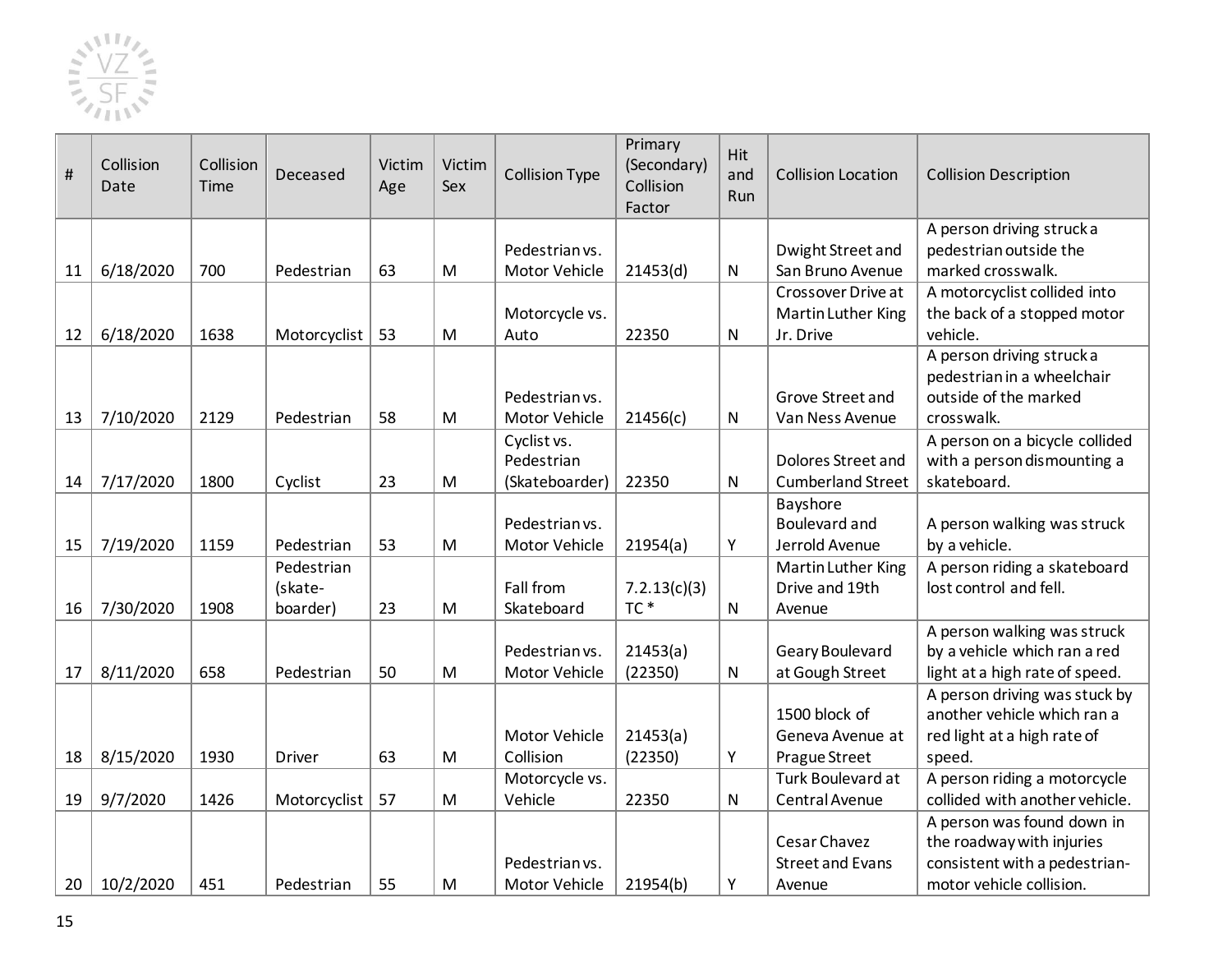![](_page_15_Picture_0.jpeg)

| #  | Collision<br>Date | Collision<br>Time | Deceased      | Victim<br>Age | Victim<br>Sex | <b>Collision Type</b>           | Primary<br>(Secondary)<br>Collision<br>Factor | Hit<br>and<br>Run | <b>Collision Location</b>        | <b>Collision Description</b>                            |
|----|-------------------|-------------------|---------------|---------------|---------------|---------------------------------|-----------------------------------------------|-------------------|----------------------------------|---------------------------------------------------------|
|    |                   |                   |               |               |               |                                 |                                               |                   | <b>Turk Boulevard</b>            |                                                         |
|    |                   |                   |               |               |               | <b>Motor Vehicle</b>            |                                               |                   | and Arguello                     | A person driving collided with                          |
| 21 | 10/13/2020        | 38                | Driver        | 57            | M             | vs. Building                    | 22350                                         | N                 | Boulevard                        | a building.                                             |
|    |                   |                   |               |               |               |                                 |                                               |                   |                                  | A person riding a motorcycle<br>was found down in the   |
|    |                   |                   |               |               |               |                                 |                                               |                   |                                  | roadway with injuries                                   |
|    |                   |                   |               |               |               | Motorcycle vs.                  |                                               |                   | Masonic Avenue                   | consistent with a motorcycle-                           |
| 22 | 10/14/2020        | 418               | Motorcyclist  | 42            | M             | Vehicle                         | Unknown                                       | Υ                 | and Hayes Street                 | motor vehicle collision.                                |
|    |                   |                   |               |               |               | Seated                          |                                               |                   |                                  |                                                         |
|    |                   |                   |               |               |               | Scooter vs.                     |                                               |                   | Franklin Street at               | A person riding a motorcycle                            |
| 23 | 10/27/2020        | 1903              | Motorcyclist  | 30            | M             | <b>Parked Vehicle</b>           | 22350                                         | N                 | <b>Bush Street</b>               | collided with a parked vehicle.                         |
|    |                   |                   |               |               |               | <b>Motor Vehicle</b>            |                                               |                   | 16th Street and                  | A person driving collided with                          |
| 24 | 11/22/2020        | 1931              | <b>Driver</b> | 32            | M             | Collision                       | 21804(a)                                      | ${\sf N}$         | Potrero Avenue                   | a truck.                                                |
|    |                   |                   |               |               |               |                                 |                                               |                   |                                  | A person walking in the                                 |
|    |                   |                   |               |               |               | Pedestrian vs.                  |                                               |                   | 38th Avenue and                  | crosswalk was struck by a                               |
| 25 | 12/1/2020         | 1857              | Pedestrian    | 68            | M             | Motor Vehicle                   | 21950(a)                                      | $\mathsf{N}$      | Geary Boulevard                  | vehicle.                                                |
|    |                   |                   | Standup       |               |               |                                 |                                               |                   |                                  | A person riding a standup                               |
|    |                   |                   | powered       |               |               | e-Scooter vs.                   |                                               |                   | 16th Street and                  | electric rental scooter collided                        |
| 26 | 12/1/2020         | 1922              | device rider  | 45            | M             | Motor Vehicle                   | 21453(a)                                      | Υ                 | <b>Bryant Street</b>             | with a vehicle.                                         |
|    |                   |                   | Standup       |               |               |                                 |                                               |                   |                                  | A person riding a standup                               |
|    |                   |                   | powered       |               |               | e-Scooter                       |                                               |                   | 700 Block                        | electric rental scooter collided                        |
| 27 | 12/3/2020         | 1726              | device rider  | 51            | M             | Collision                       | None                                          | N                 | Embarcadero                      | with a bench and fell.                                  |
|    |                   |                   |               |               |               | Motorcycle                      |                                               |                   | Market Street and                | A person riding a motorcycle                            |
| 28 | 12/30/2020        | 1612              | Motorcyclist  | 81            | M             | Collision                       | 22350                                         | ${\sf N}$         | Gough Street                     | lost control and fell.                                  |
| 29 | 12/31/2020        | 1558              | Pedestrian    | 60            | F             | Pedestrian vs.<br>Motor Vehicle | 23152(a)                                      | Υ                 | Mission Street and<br>2nd Street | Two people walking were<br>struck in the crosswalk by a |
|    |                   |                   |               |               |               |                                 | (21453(a))                                    |                   |                                  | vehicle that ran a red light and                        |
|    |                   |                   |               |               |               | Pedestrian vs.                  | 23152(a)                                      |                   | Mission Street and               | was traveling at a high rate of                         |
| 30 | 12/31/2020        | 1558              | Pedestrian    | 27            | F             | Motor Vehicle                   | (21453(a))                                    | Υ                 | 2nd Street                       | speed.                                                  |
|    |                   |                   |               |               |               |                                 |                                               |                   |                                  |                                                         |

\*TC refers to City and County of San Francisco Traffic Code. This collision did not require a California Vehicle Code classification.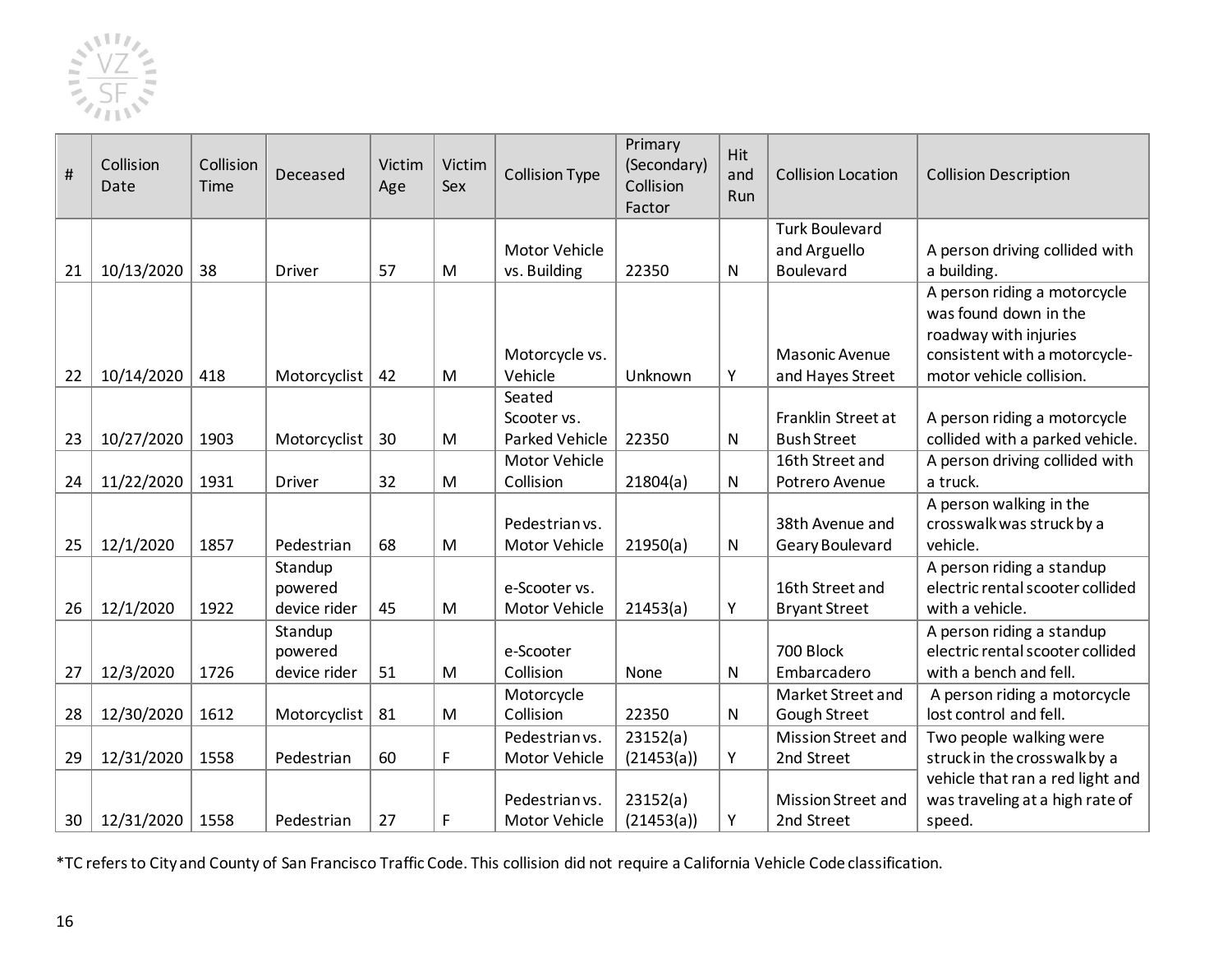![](_page_16_Picture_0.jpeg)

# **APPENDIX B – TRACKING SEPARATE FROM VISION ZERO TOTALS: FATALITIES ON FREEWAYS, AT SAN FRANCISCO INTERNATIONAL AIRPORT, AND IN THE PRESIDIO**

Five people (2 people walking, 1 person riding in a motor vehicle, and 2 people on motorcycles) were killed in transportation-related collisions on freeways in San Francisco in 2020. This number is down from eleven people in 2019.

There were no traffic deaths in the Presidio or on San Francisco International Airport (SFO) roadways in 2020.

<span id="page-16-0"></span>Freeways are defined as grade separated highway with high-speed vehicular traffic and controlled ingress/egress. Traffic fatalities on freeways and in the Presidio are tracked, but not included in the Vision Zero SF Fatality counts, as these areas are serviced by various state and federal agencies. Caltrans is the state agency responsible for freeway operation, maintenance and improvements, and the California Highway Patrol (CHP) is the state agency responsible for traffic law enforcement. SFO and its roadways are private property under San Mateo County jurisdiction. Within the Presidio, the National Park Service's US Park Police officers perform law enforcement and public safety functions. Additionally, the Presidio Trust is responsible for operation, maintenance and improvement of all roadways within the Presidio. The City engages with these agencies regarding transportation safety issues and freeway right-of-ways in San Francisco.

![](_page_16_Figure_5.jpeg)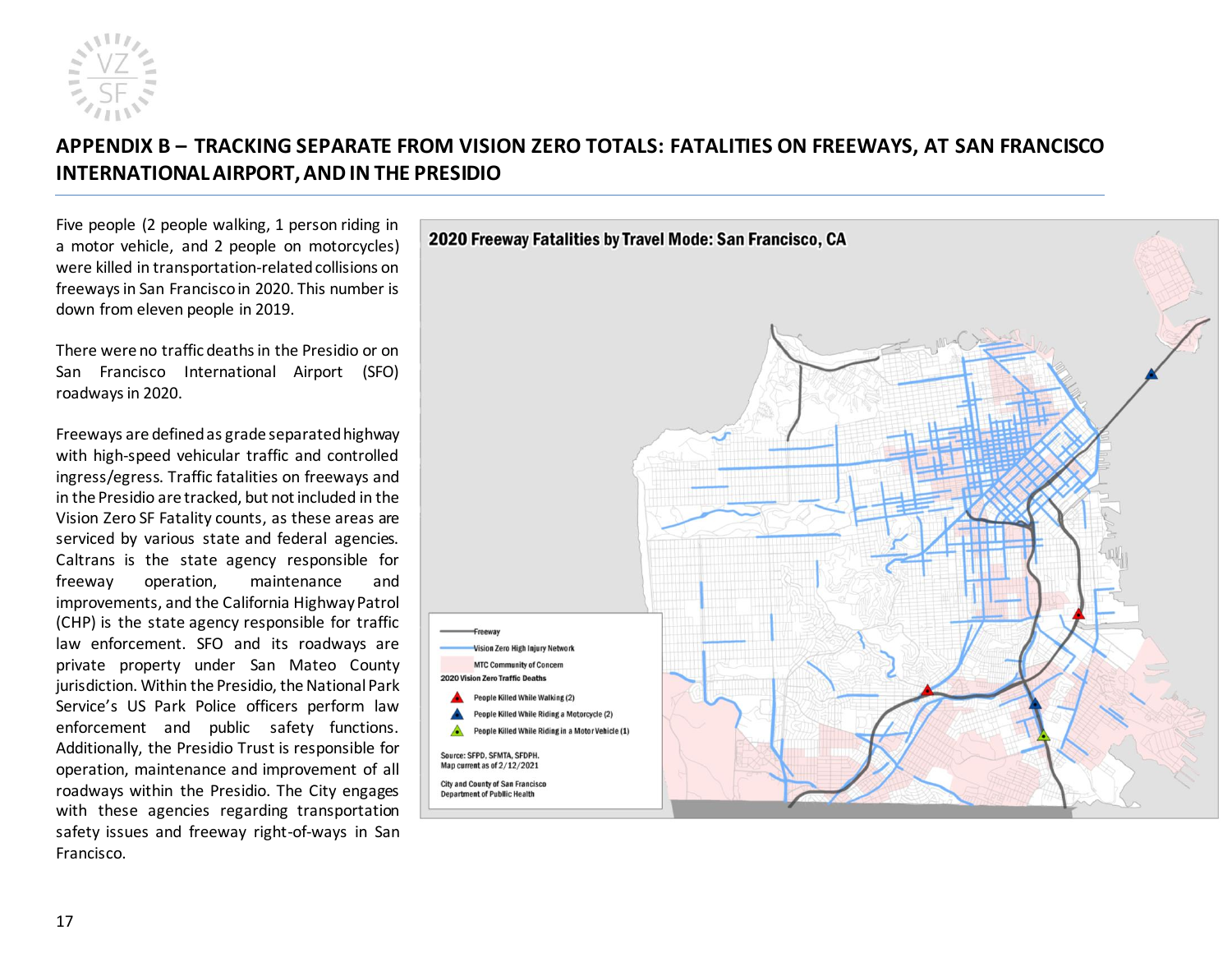![](_page_17_Picture_0.jpeg)

#### **FATALITIES ON FREEWAYS**

| # | Collision Date | Deceased     | <b>Collision Type</b>   | Victim<br>Age | Victim<br>Sex | Collision<br>Time | <b>Collision Location</b>                                        |
|---|----------------|--------------|-------------------------|---------------|---------------|-------------------|------------------------------------------------------------------|
|   | 1/11/2020      |              | Motor Vehicle Collision | 88            |               | 1426              | Northbound<br>north of<br>101<br>Paul<br>Avenue<br>undercrossing |
|   |                | Passenger    |                         |               |               |                   |                                                                  |
|   |                |              |                         |               |               |                   | Southbound<br>280<br>Chavez<br>Cesar<br>near                     |
|   | 1/18/2020      | Pedestrian   | Pedestrian vs. Vehicle  | 36            |               | 1955              | Boulevard onramp                                                 |
|   |                |              |                         |               |               |                   | Northbound 280 near San Jose Avenue exit                         |
| 3 | 8/8/2020       | Pedestrian   | Pedestrian vs. Vehicle  | 45            | M             | 1500              | tunnel                                                           |
| 4 | 9/5/2020       | Motorcyclist | Motorcycle vs. Vehicle  | 43            | M             | 2328              | Northbound 101 at 280                                            |
|   |                |              |                         |               |               |                   | Westbound 80 (Bay Bridge) west of Treasure                       |
|   | 11/16/2020     | Motorcyclist | Motorcycle Collision    | 58            | м             | 1344              | Island                                                           |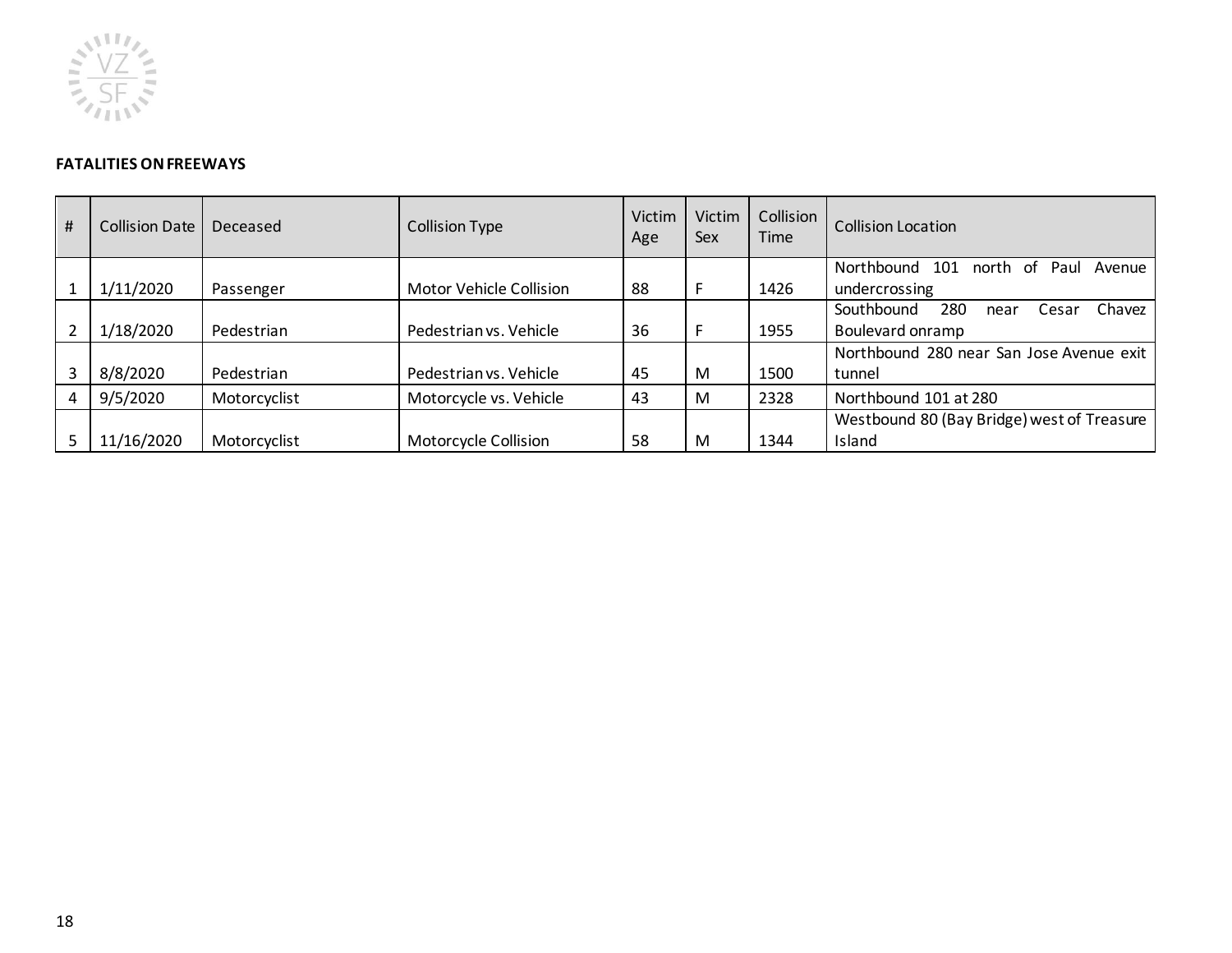![](_page_18_Picture_0.jpeg)

# **APPENDIX C – PRIMARY COLLISION FACTORS BY YEAR**

<span id="page-18-0"></span>

| <b>CA Vehicle Code</b> | <b>Primary Collision Factor Description</b>                                                  | 2014           | 2015           | 2016           | 2017           | 2018           | 2019                    | 2020                    |
|------------------------|----------------------------------------------------------------------------------------------|----------------|----------------|----------------|----------------|----------------|-------------------------|-------------------------|
| 22350                  | Unsafe speed for prevailing conditions                                                       | 6              | $\overline{7}$ | 3              | $\overline{4}$ | 3              | $\overline{\mathbf{4}}$ | 9                       |
| 21950(a)               | Driver failure to yield right-of-way at crosswalks                                           | 6              | 9              | 6              | 7              | 5              | 8                       | $\overline{\mathbf{4}}$ |
| 21453(a,c)             | Red signal - driver or bicyclist responsibilities                                            | $\overline{2}$ | 4              | 8              | $\mathbf{1}$   | $\overline{2}$ | 3                       | $\overline{4}$          |
| 23152(a)               | Under the influence of alcohol or drug                                                       | 1              | $\mathbf{1}$   | $\overline{2}$ | 0              | $\mathbf{1}$   | $\overline{2}$          | $\overline{2}$          |
| 21456(b,c)             | Pedestrian violation of Walk or Wait signals                                                 | $\mathbf{1}$   | $\mathbf{1}$   | $\overline{2}$ | 0              | $\mathbf{1}$   | $\overline{2}$          | $\mathbf 1$             |
| 21954(a)               | Pedestrians must yield right-of-way outside of crosswalks                                    | $\overline{2}$ | $\overline{2}$ | 1              | $\Omega$       | 3              | 1                       | 1                       |
| 21453(d)               | Red signal - pedestrian responsibilities                                                     | $\mathbf{1}$   | $\Omega$       | $\overline{2}$ | $\Omega$       | $\overline{0}$ | $\mathbf{1}$            | $\mathbf{1}$            |
| 21804(a)               | Entering highway from alley or driveway                                                      | $\mathbf 0$    | $\mathbf{1}$   | $\mathbf 0$    | 0              | $\mathbf 0$    | $\mathbf{1}$            | $\mathbf{1}$            |
|                        | Failure of driver or bicyclist to exercise due care for safety of pedestrian on              |                |                |                |                |                |                         |                         |
| 21954(b)               | roadway                                                                                      | 0              | 0              | 0              | 0              | 0              | $\mathbf{1}$            | 1                       |
| 22517                  | Opening door on traffic side when unsafe                                                     | $\Omega$       | $\Omega$       | $\Omega$       | $\Omega$       | $\mathbf 0$    | $\mathbf{1}$            | $\mathbf{1}$            |
| 21755(a)               | Unsafe overtaking or passing by driver                                                       | $\Omega$       | 0              | $\Omega$       | $\Omega$       | $\mathbf 0$    | 0                       | $\mathbf{1}$            |
| n/a                    | Unknown, Pending, or None                                                                    | 3              | $\Omega$       | 4              | 1              | $\mathbf{1}$   | $\overline{2}$          | $\overline{4}$          |
| 21460(a)               | Remain at right of double parallel solid yellow lines - driver responsibility                | 0              | 0              | 0              | 0              | $\mathbf{1}$   | $\overline{1}$          | $\mathbf 0$             |
| 22107                  | Unsafe turn or lane change prohibited                                                        | 0              | $\overline{2}$ | $\mathbf 0$    | $\mathbf 0$    | $\overline{0}$ | $\mathbf{1}$            | $\overline{0}$          |
| 21203                  | Illegal to hitch a ride on other vehicle                                                     | $\Omega$       | $\Omega$       | $\Omega$       | $\Omega$       | $\mathbf 0$    | 1                       | 0                       |
| 21650                  | Failure to keep to right side of road                                                        | $\mathbf{1}$   | $\mathbf{1}$   | $\overline{2}$ | $\mathbf 0$    | $\overline{2}$ | $\mathbf 0$             | $\overline{0}$          |
| 21955                  | Crossing between controlled intersections (Jaywalking)                                       | 3              | $\mathbf{1}$   | $\mathbf{1}$   | $\overline{2}$ | $\mathbf{1}$   | $\overline{0}$          | $\mathbf 0$             |
| 21956                  | Pedestrian upon roadway                                                                      | 0              | $\overline{0}$ | $\mathbf 0$    | 0              | $\mathbf{1}$   | 0                       | $\overline{0}$          |
| 22102                  | Illegal U-turn in business district                                                          | 0              | $\Omega$       | $\Omega$       | $\mathbf{1}$   | $\mathbf{1}$   | 0                       | 0                       |
| 22106                  | No starting or backing vehicle while unsafe                                                  | 0              | $\Omega$       | $\Omega$       | $\mathbf 0$    | $\mathbf{1}$   | $\mathbf 0$             | $\Omega$                |
| 22101(d)               | Violating special traffic control markers (illegal turning movement)                         | 0              | 0              | $\mathbf 0$    | $\mathbf{1}$   | 0              | 0                       | 0                       |
| 22515(a)               | Leaving vehicle unattended without setting the brakes or stopping the motor                  | 0              | 0              | 0              | 1              | 0              | 0                       | 0                       |
| 21650.1                | Bicycle to travel in same direction as vehicles (riding wrong way)                           | $\Omega$       | $\Omega$       | $\mathbf 0$    | $\mathbf{1}$   | $\Omega$       | $\Omega$                | 0                       |
| 21950(b)               | Pedestrian suddenly entering into vehicle path close enough to create an<br>immediate hazard | 3              | 0              | $\Omega$       | 1              | 0              | 0                       | 0                       |
| 21208(a)               | Riding outside bicycle lane prohibited                                                       | 0              | $\mathbf{1}$   | $\mathbf 0$    | 0              | 0              | 0                       | $\mathbf 0$             |
| 21651(b)               | Wrong way driving                                                                            | 0              | $\overline{0}$ | $\mathbf{1}$   | 0              | $\mathbf 0$    | 0                       | $\mathbf 0$             |
| 21658(a)               | Lane straddling or failure to use specified lanes                                            | 1              | 0              | 0              | $\Omega$       | $\mathbf 0$    | 0                       | $\mathbf 0$             |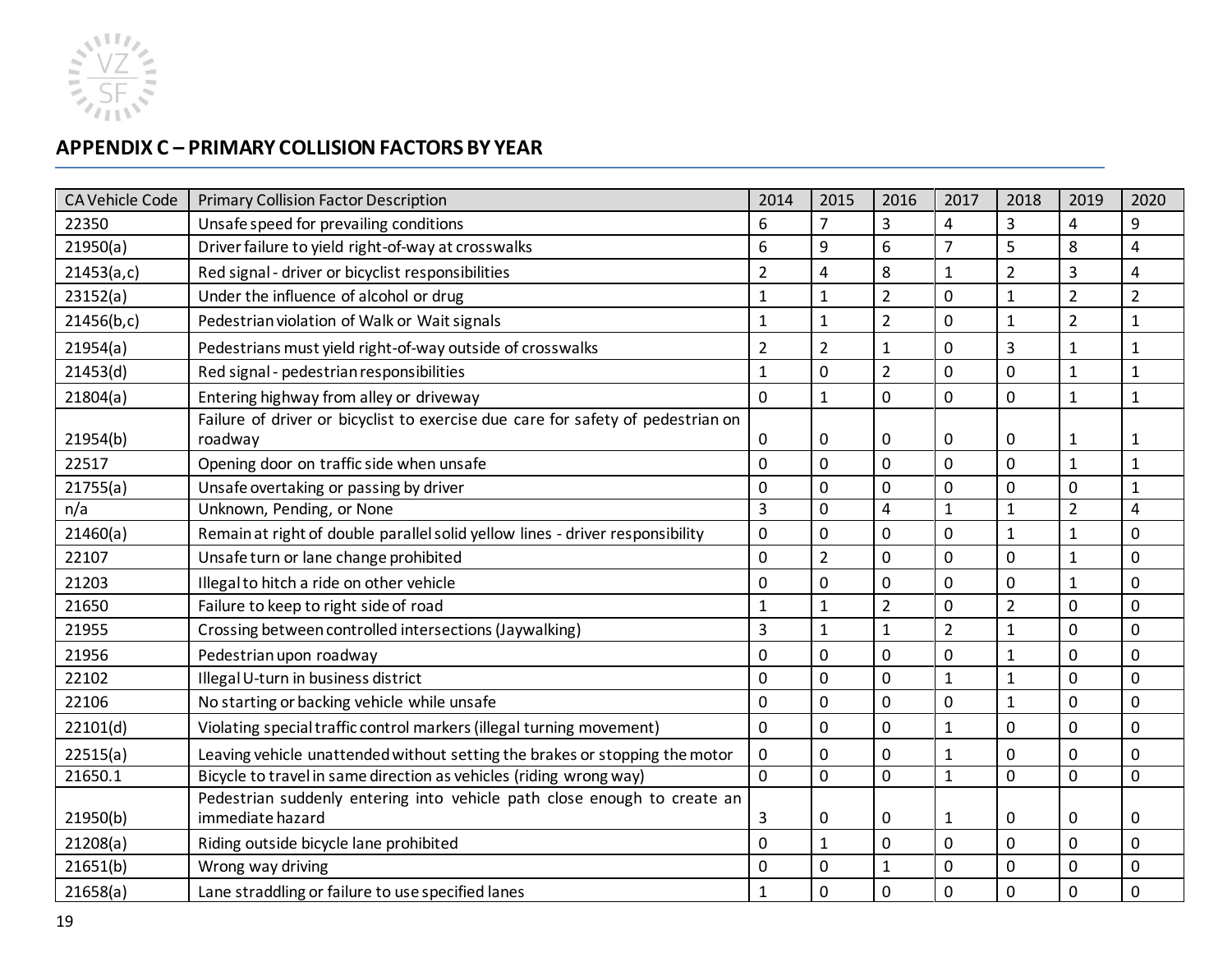![](_page_19_Picture_0.jpeg)

| CA Vehicle Code | <b>Primary Collision Factor Description</b>      | 2014 | 2015 | 2016 | 2017 | 2018 | 2019 | 2020 |
|-----------------|--------------------------------------------------|------|------|------|------|------|------|------|
| 21712(b)        | Unlawful riding on vehicle or bicycle prohibited |      |      |      |      |      |      |      |
| 21801(a)        | Violation of right-of-way - left turn            |      |      |      |      |      |      |      |